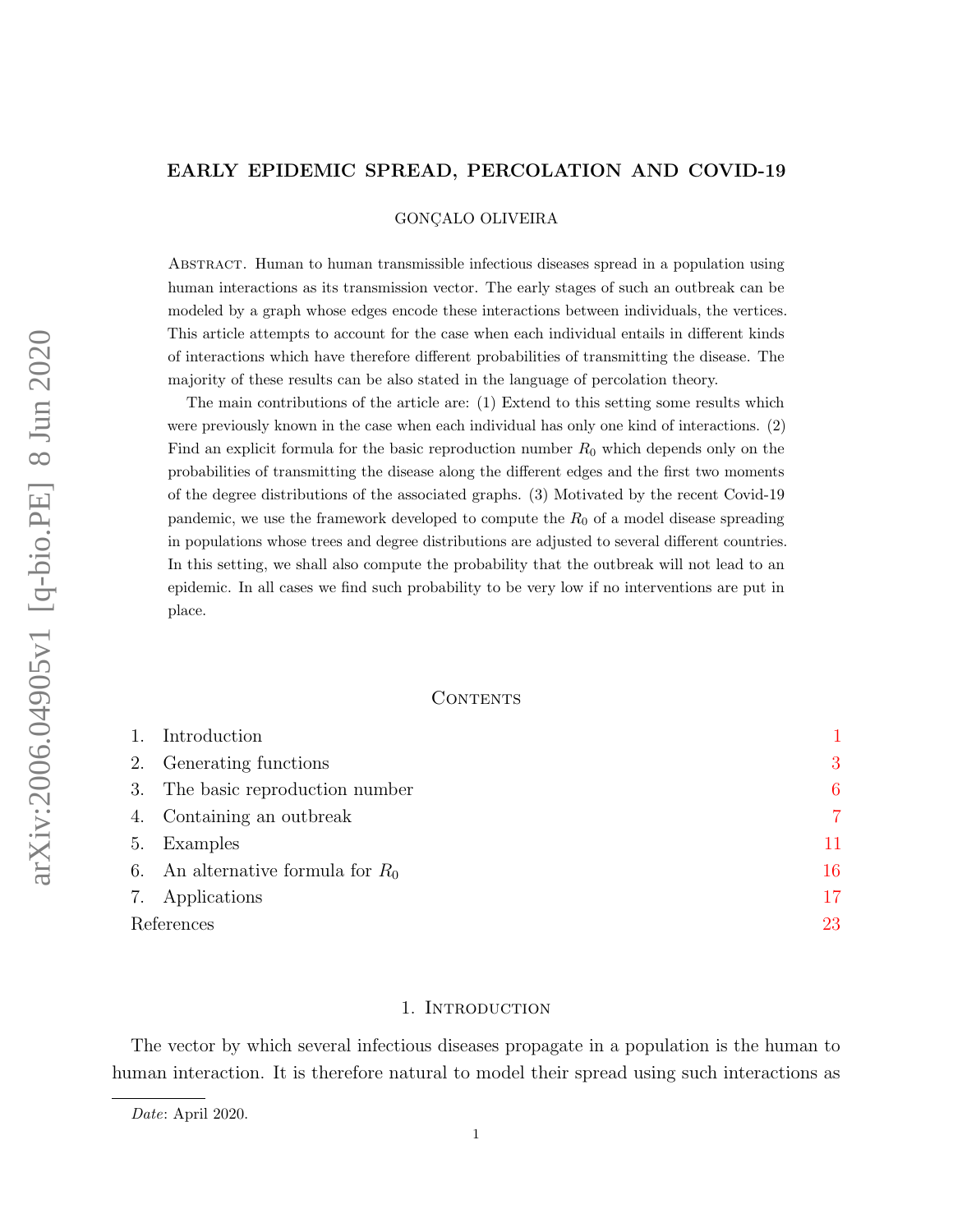#### <span id="page-1-1"></span> $\begin{array}{lllllllll} 2 & \hspace{1.5cm} \text{GONCALO OLIVEIRA} \end{array}$

the "basic mechanism". In general, it gives rise to a dynamic process which evolves in time with its early stages being reasonably well approximated by considering the patient zero as the root (apex) of a tree whose branches encode the interactions through which the disease can propagate. In such epidemiological and percolation problems it is commonly assumed that each individual has an equal probability to transmit the disease to any of its contacts. However, this is an over-simplification of the actual situation as the same person can have several classes of interactions. Namely, it is conceivable that it is more likely that an infected individual will transmit the disease to someone with which it maintains a close familiar relation than to someone which it sporadically meets. In this setting we shall encode these different probabilities of transmitting the disease by distinct trees  $\mathcal{T}_1, \ldots, \mathcal{T}_n$  all with the same root which is the patient zero. To each tree  $\mathcal{T}_i$  we associated a probability  $T_i$  of transmitting the disease along an interaction modeled by the corresponding tree. In the case when the  $T_i$ are all the same for each vertex (individual) it is known that the basic reproduction number  $R_0$  controls the possibility of almost surely avoiding an epidemic, see [\[Br,](#page-22-1) [Ha,](#page-22-2) [Ja,](#page-22-3) [KA,](#page-22-4) [Sc\]](#page-22-5) and [\[Ca\]](#page-22-6) which phrases these results in terms of the percolation interpretation. When there are different  $T_i$  a similar framework can be used to prove the following result.

**Theorem 1.** Suppose the basic reproduction number  $R_0 < 1$ , then the outbreak will almost surely, i.e. with probability one, not lead to an epidemic. On the other hand, if  $R_0 > 1$  there is still a nonzero probability  $\mathbf{P} \in (0,1)$  that the outbreak will be contained.

In section [2](#page-2-0) we shall develop the framework of multivariate generating functions on which this work will be based. Section [3](#page-5-0) will show how to use this framework to effectively compute  $R_0$  and finally we will prove the main abstract results in section [4.](#page-6-0) We will then exemplify the theory with a few examples. These are instructive in order to unravel an explicit formula for  $R_0$  which does not depend on any "abstract" generating function. Such a formula is deduced in section [6](#page-15-0) where we show the following result.

<span id="page-1-0"></span>**Theorem 2.** For each  $j \in \{1, ..., n\}$  let  $\mathbf{E}(k_j)$  denote the average degree of the tree  $\mathcal{T}_j$  and  $\sigma(k_i)$  the standard deviation of the associated degree distribution. Suppose that a fraction Q of all infected individuals is completely isolated and does not transmit the disease to anyone. Then, if the probability of transmitting the disease along an arm of the tree  $\mathcal{T}_j$  is  $T_j \in [0,1]$ , the basic reproduction number is

$$
R_0 = (1 - Q) \sum_{j=1}^n T_j \mathbf{E}(k_j) \left(1 - \frac{1}{\sum_{l=1}^n \mathbf{E}(k_l)}\right) + (1 - Q) \sum_{j=1}^n T_j \sigma(k_j) \frac{\sigma(k_j)}{\sum_{l=1}^n \mathbf{E}(k_l)},
$$

or

$$
R_0 = (1 - Q) \sum_{j=1}^n T_j \left( \mathbf{E}(k_j) \left( 1 - \frac{1}{\sum_{l=1}^n \mathbf{E}(k_l)} \right) + \frac{\sigma(k_j)^2}{\sum_{l=1}^n \mathbf{E}(k_l)} \right).
$$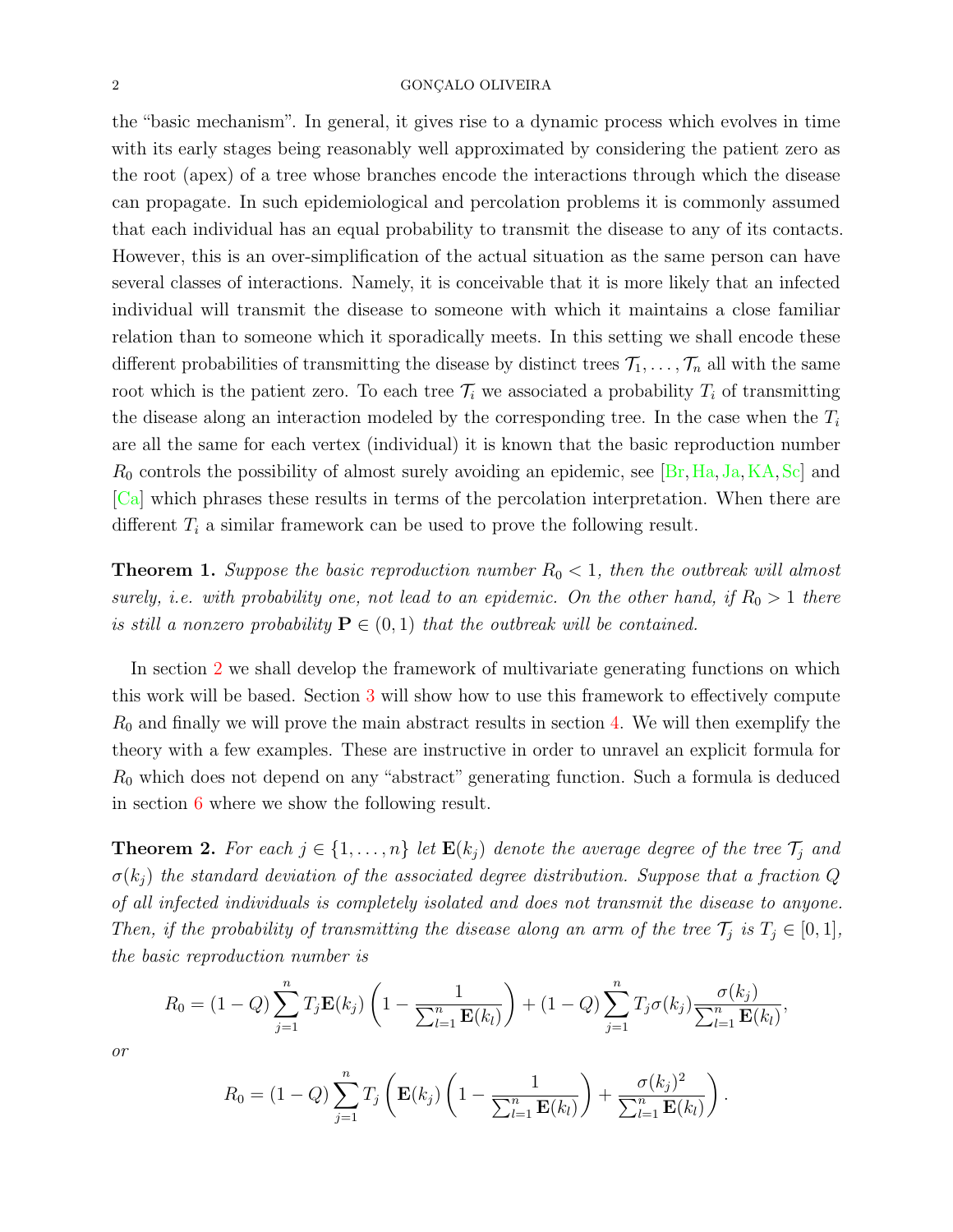A somewhat interesting feature of the previous formula is that it together with the transmission probabilities  $\{T_i\}_{i=1}^n$ , it depends solely on the first two moments of the degree distribution of the trees encoding the interactions.

As a final application of the theory, and motivated by the recent outbreak of Covid-19, we reserve the last section to do some specific country analysis. We have attempted to make the parameters of the theory be somewhat adequate to model the initial spread of Covid-19 but the results should be regarded as an "academic" toy example. A more robust analysis using our framework is possible, but would require detailed knowledge on the habits, family ties/interactions, attendace of public gatherings and other features of the analyzed populations, which are not uniform in each country. That last section computes the relevant values of  $R_0$  for the countries considered and the probabilities that the outbreak will be contained. As we shall see, these are very small and in order to increase it we will investigate the effect of quarantining part of the infected individuals.

Acknowledgments. Gonçalo Oliveira is supported by Fundação Serrapilheira 1812-27395, by CNPq grants 428959/2018-0 and 307475/2018-2, and by FAPERJ through the grant Jovem Cientista do Nosso Estado E-26/202.793/2019.

## 2. Generating functions

<span id="page-2-0"></span>2.1. From the generating vertex. Let  $\mathcal T$  be a graph having a tree structure and whose edges are divided into n groups. Each of groups gives rise to subgraphs  $\mathcal{T}_i \subset \mathcal{T}$  having the same vertices and the edges of the corresponding group. We will also assume that  $\mathcal{T}_i \subset \mathcal{T}$  has a tree structure. For each of these trees  $\mathcal{T}_i$ , for  $i = 1, \ldots, n$ , we shall denote by  $\{P_i(k)\}_{k \in \mathbb{N}_0}$ the corresponding degree distribution, i.e. for a randomly chosen vertex its degree is  $k$  with probability  $P_i(k)$ . Using these we can construct the corresponding generating functions

$$
G_i(x) = \sum_{k=0}^{+\infty} P_i(k)x^k,
$$

and the joint generating function

$$
G(x_1,\ldots,x_n)=\sum_{k_1=0}^{+\infty}\ldots\sum_{k_n=0}^{+\infty}\prod_{i=1}^nP_i(k_i)x_i^{k_i}=\prod_{i=1}^nG_i(x_i).
$$

**Remark 1.** One can readily check that  $G_i(0) = 0$ ,  $G_i(1) = 1$  and  $G_i(x)$  converges for  $|x| \leq 1$ . Furthermore, we compute that  $G_i'(x) = \sum_{k=1}^{+\infty} k P_i(k) x^{k-1}$  and thus the average degree  $\mathbf{E}(k_i)$ of the tree  $\mathcal{T}_i$  is

$$
\mathbf{E}(k_i) = G_i'(1).
$$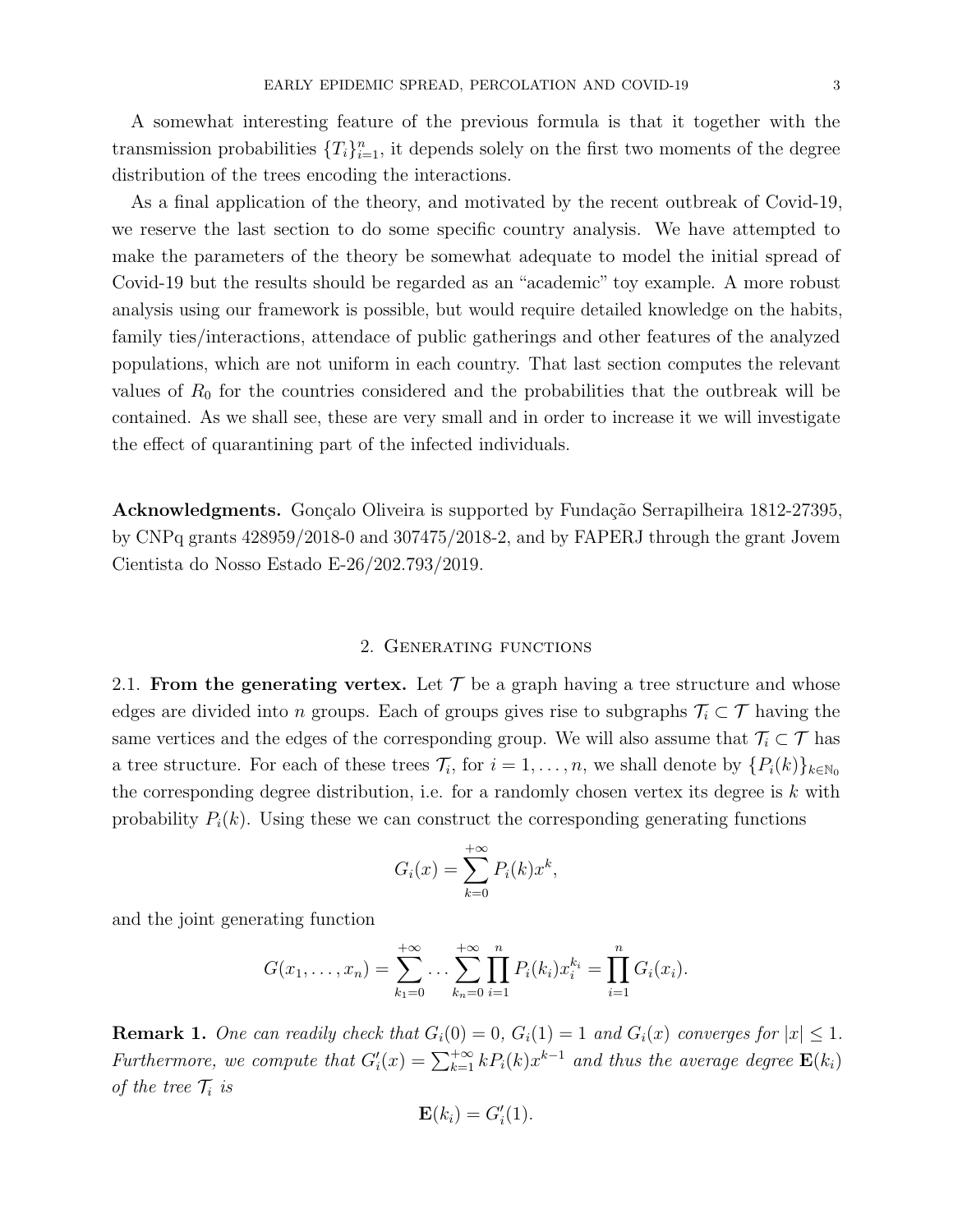Similarly, we find that from  $G(x, \ldots, x)$  the total average degree is

$$
\mathbf{E}(k) = \sum_{i=1}^{n} G'_{i}(1) = \frac{d}{dx} G(x, \dots, x)\Big|_{x=1}.
$$

Each of these trees corresponds to different classes of contacts which have unequal probability of transmitting the disease. For instance, people that live in the same house are more likely to transmit the disease to each other than those which occasionally meet on public transport. Thus, to each tree, i.e., to each class of interactions, we associate a probability of transmission  $T_i$  and assume with no loss of generality that  $T_1 > \ldots > T_n$ . Fix  $m_1, \ldots, m_n$ , then the probability that a randomly picked first infected individual transmits the disease to  $m_i$  other individuals along the tree  $\mathcal{T}_i$  is

$$
\sum_{k_1=m_1}^{+\infty} \dots \sum_{k_n=m_n}^{+\infty} \prod_{i=1}^n P_i(k_i) {k_i \choose m_i} T_i^{m_i} (1-T_i)^{k_i-m_i}.
$$

Further suppose there is a probability Q that an infected individual is detected and quarantined in complete isolation. Then, if  $m_1 + \ldots + m_n \neq 0$ , the probability above must be multiplied by a factor of  $1 - Q$  which accounts for the possibility that it is not quarantined. At this point, it is convenient to define the generating function

<span id="page-3-0"></span>
$$
Z(x) = Q + (1 - Q) \sum_{k_1=0}^{+\infty} \dots \sum_{k_n=0}^{+\infty} \prod_{i=1}^{n} P_i(k_i) \sum_{m_1=0}^{k_1} \dots \sum_{m_n=0}^{k_n} {k_i \choose m_i} (xT_i)^{m_i} (1 - T_i)^{k_i - m_i}
$$
  
=  $Q + (1 - Q) \sum_{k_1=0}^{+\infty} \dots \sum_{k_n=0}^{+\infty} \left( \prod_{i=1}^{n} P_i(k_i) \right) \left( \prod_{i=1}^{n} (xT_i + 1 - T_i)^{k_i} \right)$   
=  $Q + (1 - Q) \sum_{k_1=0}^{+\infty} \dots \sum_{k_n=0}^{+\infty} \prod_{i=1}^{n} P_i(k_i) (xT_i + 1 - T_i)^{k_i}$   
=  $Q + (1 - Q)G(1 - T_1(1 - x), \dots, 1 - T_n(1 - x)).$ 

2.2. By following a random infection. Suppose we place ourselves at a vertex which is obtained from following a randomly chosen transmission. As an element of the tree  $\mathcal{T}_i$ , the ramification of this vertex is the number of remaining edges emanating from it. The probability that such a vertex has ramification  $k_1, \ldots, k_n$  is therefore proportional to

$$
(k_1+1)P_1(k_1+1)\prod_{i\neq 1}P_i(k_i)+(k_2+1)P_2(k_2+1)\prod_{i\neq 2}P_i(k_i)+\ldots+(k_n+1)P_n(k_n+1)\prod_{i\neq n}P_i(k_i),
$$

with each term accounting from the probability of arriving at the chosen vertex via a given tree. Normalizing this we find that such probability  $\tilde{P}(k_1, \ldots, k_n)$  is obtained from the previous formula by dividing by

$$
\mathbf{E}(k) = \mathbf{E}(k_1) + \ldots + \mathbf{E}(k_n) = G'_1(1) + \ldots + G'_n(1),
$$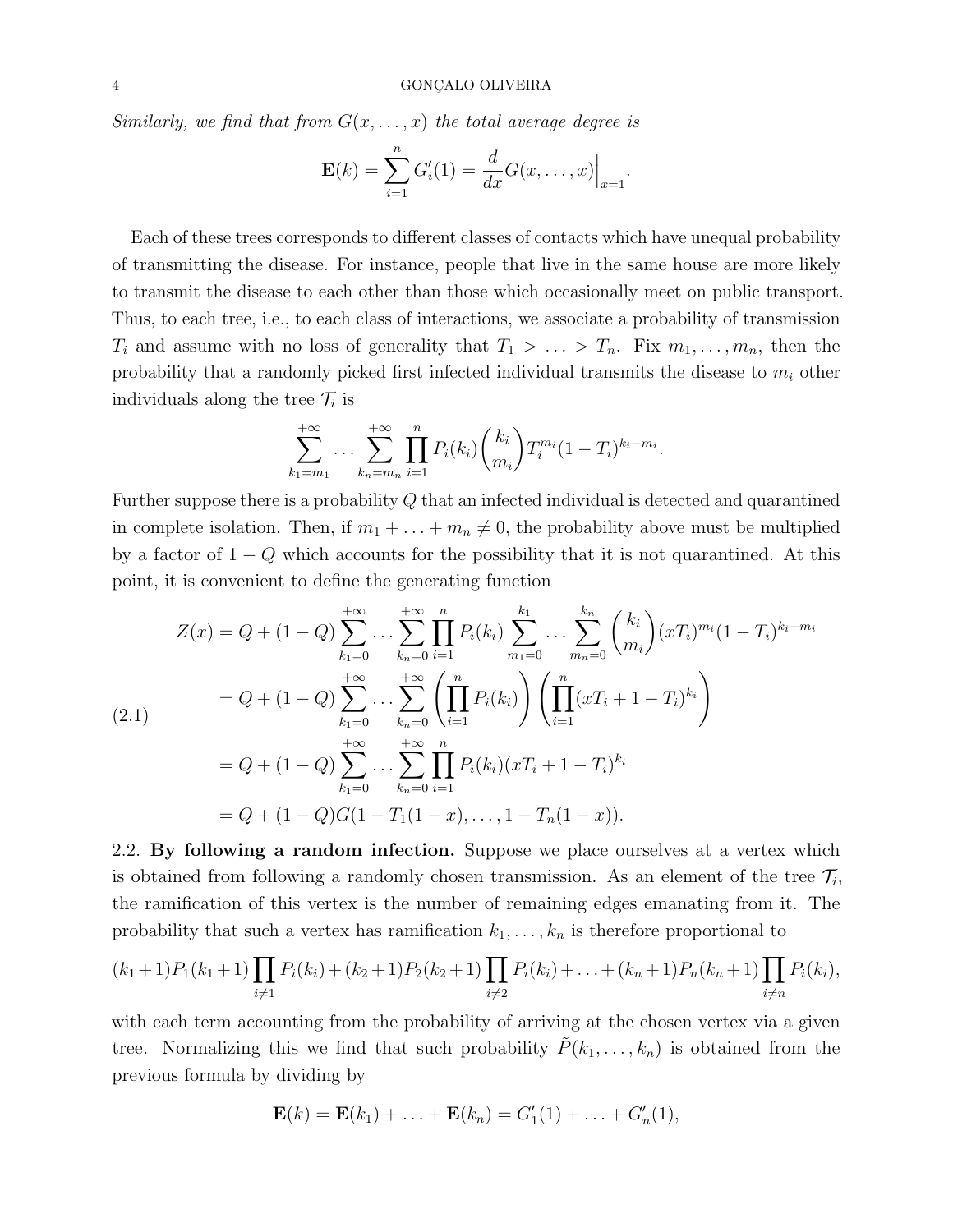i.e. the average total ramification. We have thus concluded that

$$
\tilde{P}(k_1,\ldots,k_n) = \frac{\sum_{l=1}^n (k_l+1) P_l(k_l+1) \prod_{i \neq l} P_i(k_i)}{\mathbf{E}(k)}.
$$

Associated with this we define the generating function

(2.2) 
$$
\tilde{G}(x_1,\ldots,x_n) := \sum_{k_1,\ldots,k_n} \tilde{P}(k_1,\ldots,k_n) x_1^{k_1} \ldots x_n^{k_n}.
$$

For future reference, it is convenient to have this written in terms of the simpler generating functions  $G_i(x_i)$  for  $i = 1, \ldots, n$ . For this, we insert the formula for  $\tilde{P}(k_1, \ldots, k_n)$  previously obtained. This yields

$$
\tilde{G}(x_1, \ldots, x_n) = \sum_{k_1, \ldots, k_n} \tilde{P}(k_1, \ldots, k_n) x_1^{k_1} \ldots x_n^{k_n}
$$
\n
$$
= \frac{1}{\mathbf{E}(k)} \sum_{k_1, \ldots, k_n} \left( \sum_{l=1}^n (k_l + 1) P_l(k_l + 1) \prod_{i \neq l} P_i(k_i) \right) x_1^{k_1} \ldots x_n^{k_n}
$$
\n
$$
= \frac{1}{\mathbf{E}(k)} \sum_{k_1, \ldots, k_n} \left( \sum_{l=1}^n (k_l + 1) P_l(k_l + 1) x_l^{k_l} \prod_{i \neq l} P_i(k_i) x_i^{k_i} \right)
$$
\n
$$
= \frac{1}{\mathbf{E}(k)} \left( \sum_{l=1}^n G'_l(x_l) \prod_{i \neq l} G_i(x_i) \right),
$$

which may be written in the following more explicit form

(2.3) 
$$
\tilde{G}(x_1,\ldots,x_n) = \frac{\sum_{l=1}^n G'_l(x_l) \prod_{i \neq l} G_i(x_i)}{\sum_{l=1}^n G'_l(1)}.
$$

**Remark 2.** Consider of a sole tree  $\mathcal{T}_i$ , the corresponding ramification distribution is

<span id="page-4-0"></span>
$$
\tilde{P}_i(k) = \frac{(k+1)P_i(k+1)}{\mathbf{E}(k_i)} = \frac{(k+1)P_i(k+1)}{G'_i(1)}.
$$

which the individual generating function

$$
\tilde{G}_i(x) = \sum_{k=0}^{+\infty} \tilde{P}_i(k)x^k = \frac{\sum_{k=0}^{+\infty} (k+1)P_i(k+1)x^k}{G'_i(1)} = \frac{G'_i(x)}{G'_i(1)}.
$$

Then, we have  $G_i'(x) = G_i'(1) \tilde{G}_i(x)$  which upon inserting in equation [2.3](#page-4-0) yields

$$
\tilde{G}(x_1,\ldots,x_n) = \frac{\sum_{l=1}^n \tilde{G}_l(x_l)G'_l(1) \prod_{i \neq l} G_i(x_i)}{\sum_{l=1}^n G'_l(1)}.
$$

Let  $m_1, \ldots, m_n \in \mathbb{N}_0$  with  $m_1 + \ldots + m_n > 0$ . Using the distribution for the ramification, we conclude that by following the contacts of the trees  $\mathcal{T}_1$  up to  $\mathcal{T}_n$  a randomly infected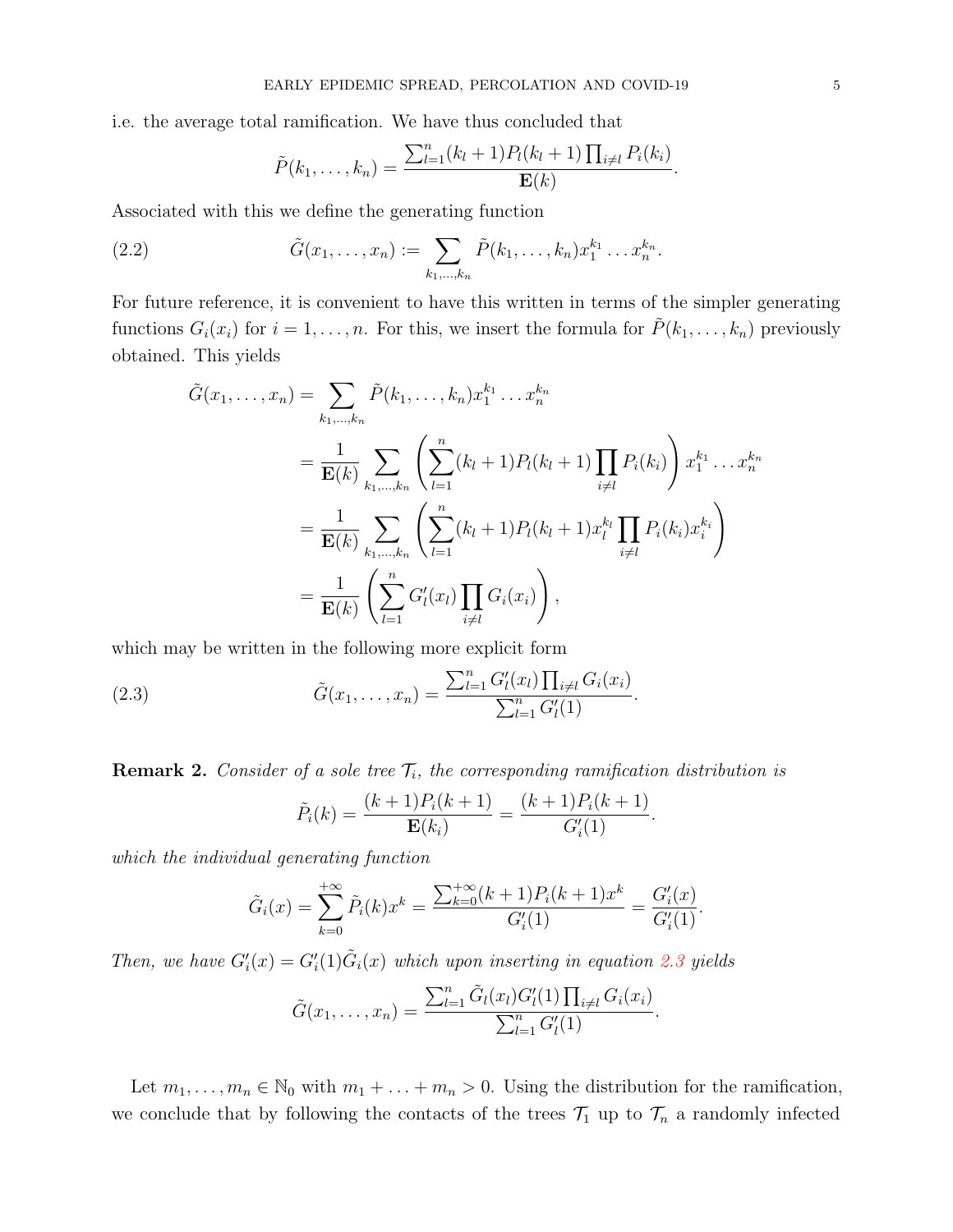individual infects  $m_1$  up to  $m_n$  other ones is

$$
(1 - Q) \sum_{k_1, \dots, k_n} \tilde{P}(k_1, \dots, k_n) \prod_{i=1}^n {k_i \choose m_i} T_i^{m_i} (1 - T_i)^{k_i - m_i},
$$

if any of the  $m_i$  is nonzero. Based on this, we define the generating function

<span id="page-5-1"></span>
$$
\tilde{Z}(x) = Q + (1 - Q) \sum_{k_1, \dots, k_n} \tilde{P}(k_1, \dots, k_n) \prod_{i=1}^n \sum_{m_i=0}^{k_i} {k_i \choose m_i} (xT_i)^{m_i} (1 - T_i)^{k_i - m_i}
$$
\n
$$
= Q + (1 - Q) \sum_{k_1, \dots, k_n} \tilde{P}(k_1, \dots, k_n) \prod_{i=1}^n (xT_i + 1 - T_i)^{k_i}
$$
\n
$$
= Q + (1 - Q) \tilde{G} (1 + T_1(x - 1), \dots, 1 + T_n(x - 1)).
$$

## 3. The basic reproduction number

<span id="page-5-0"></span>The basic reproduction number, usually denoted by  $R_0$ , is defined as the average number of individuals which are infected by each previously infected one. In our setting this can be immediately computed as follows. First, suppose we stand at a randomly chosen individual which has ramification  $(k_1, \ldots, k_n)$ . The average number of individuals it infects is

$$
a_{k_1...k_n} = (1 - Q) \sum_{m_1=0}^{k_1} \dots \sum_{m_n=0}^{k_n} (m_1 + \dots + m_n) \prod_{i=1}^n {k_i \choose m_i} (T_i)^{m_i} (1 - T_i)^{k_i - m_i}
$$
  

$$
= (1 - Q) \sum_{l=1}^n \sum_{m_1=0}^{k_1} \dots \sum_{m_n=0}^{k_n} m_l \prod_{i=1}^n {k_i \choose m_i} (T_i)^{m_i} (1 - T_i)^{k_i - m_i}
$$
  

$$
= (1 - Q) \sum_{i=1}^n \sum_{m_i=1}^{k_i} m_i {k_i \choose m_i} (T_i)^{m_i} (1 - T_i)^{k_i - m_i},
$$

where we have used the binomial formula to deduce  $\sum_{m_i=0}^{n} {k_i \choose m_i}$  $\binom{k_i}{m_i}(T_i)^{m_i}(1-T_i)^{k_i-m_i}=1.$  For the average vertex we must weight this with the ramification distribution, i.e.

$$
R_0 := \sum_{k_1 \dots k_n} \tilde{P}(k_1, \dots, k_n) a_{k_1 \dots k_n}
$$

Having in mind the formula for  $\binom{k_i}{m}$  $\binom{k_i}{m_i}$  we find

$$
m_i\binom{k_i}{m_i} = \frac{k_i!}{(k_i - m_i)!(m_i - 1)!} = k_i \frac{(k_i - 1)!}{((k_i - 1) - (m_i - 1))!(m_i - 1)!} = k_i\binom{k_i - 1}{m_i - 1}.
$$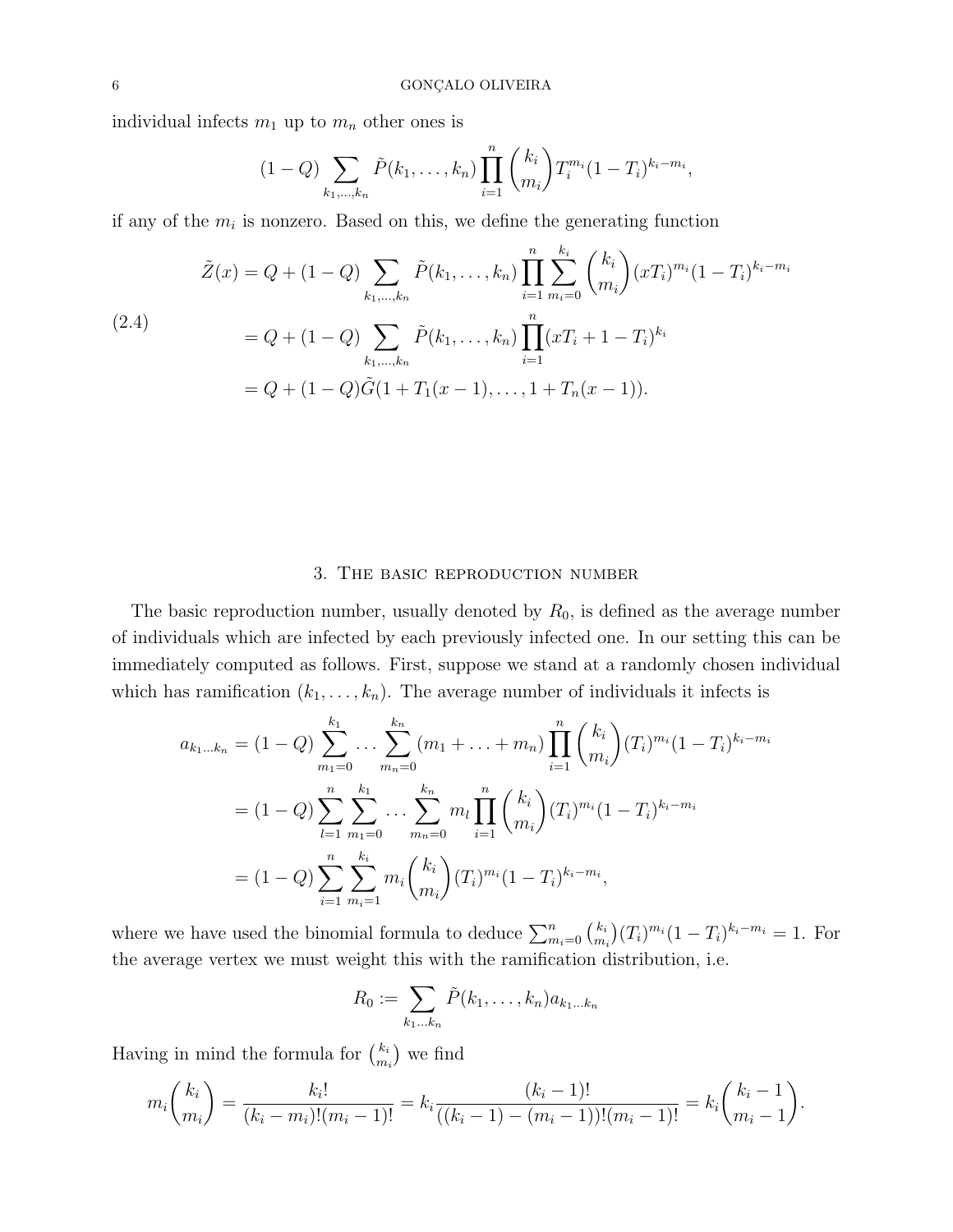<span id="page-6-2"></span>Inserting into the above equation for  $R_0$  and using again the binomial formula gives

$$
R_0 = (1 - Q) \sum_{k_1...k_n} \tilde{P}(k_1,...,k_n) \sum_{i=1}^n \sum_{m_i=1}^{k_i} k_i {k_i - 1 \choose m_i - 1} (T_i)^{m_i} (1 - T_i)^{k_i - m_i}
$$
  
=  $(1 - Q) \sum_{k_1...k_n} \tilde{P}(k_1,...,k_n) \sum_{i=1}^n k_i T_i \sum_{m_i=1}^{k_i} {k_i - 1 \choose m_i - 1} (T_i)^{m_i - 1} (1 - T_i)^{(k_i - 1) - (m_i - 1)}$   
=  $(1 - Q) \sum_{k_1...k_n} \tilde{P}(k_1,...,k_n) \sum_{i=1}^n k_i T_i.$ 

Comparing this with the formula for  $\tilde{Z}(x)$  we conclude the following result.

<span id="page-6-1"></span>**Proposition 1.** The basic reproduction number can be obtained from the generating function  $\tilde{Z}(x)$  for the distribution of individuals infected by following a randomly chosen infected individual, via

$$
R_0 = \tilde{Z}'(1),
$$

which may also be written as

$$
R_0 = (1 - Q) \sum_{j=1}^n T_j \frac{\partial \tilde{G}}{\partial x_j} \Big|_{x_1 = \ldots = x_n = 1}.
$$

# 4. Containing an outbreak

<span id="page-6-0"></span>In this section we shall compute the probability that the infection as it propagates eventually dies out. In the case of a unique tree, i.e. assuming all interactions have the same probability of transmitting the disease, such a computation have been carried out in [\[Br\]](#page-22-1). See also [\[Ha,](#page-22-2) [Ja,](#page-22-3)[KA,](#page-22-4)[Sc\]](#page-22-5) for related results and [\[Ca\]](#page-22-6) for the same setup in the context of the theory of percolation.

Consider an individual which has been infected by another one, i.e. a vertex of the tree  $\mathcal T$ which is not its root and consider the probability that the infections generated by that vertex disappear within N generations. Denote such a probability by  $p<sub>N</sub>$ , then

$$
\mathbf{P}_{N} = Q + (1 - Q) \sum_{m_{1}, \dots, m_{n}} \mathbf{P}_{N-1}^{m_{1} + \dots + m_{n}} \left( \sum_{k_{1} \ge m_{1}, \dots, k_{n} \ge m_{n}} \tilde{P}(k_{1}, \dots, k_{n}) \prod_{i=1}^{n} {k_{i} \choose m_{i}} T_{i}^{m_{i}} (1 - T_{i})^{k_{i} - m_{i}} \right)
$$
  
\n
$$
= Q + (1 - Q) \sum_{m_{1}, \dots, m_{n}} \sum_{k_{1} \ge m_{1}} \dots \sum_{k_{n} \ge m_{n}} \tilde{P}(k_{1}, \dots, k_{n}) \prod_{i=1}^{n} {k_{i} \choose m_{i}} \mathbf{P}_{N-1}^{m_{i}} T_{i}^{m_{i}} (1 - T_{i})^{k_{i} - m_{i}}
$$
  
\n
$$
= Q + (1 - Q) \sum_{k_{1}, \dots, k_{n}} \sum_{m_{1}=0}^{k_{1}} \dots \sum_{m_{1}=0}^{k_{1}} \tilde{P}(k_{1}, \dots, k_{n}) \prod_{i=1}^{n} {k_{i} \choose m_{i}} (\mathbf{P}_{N-1} T_{i})^{m_{i}} (1 - T_{i})^{k_{i} - m_{i}},
$$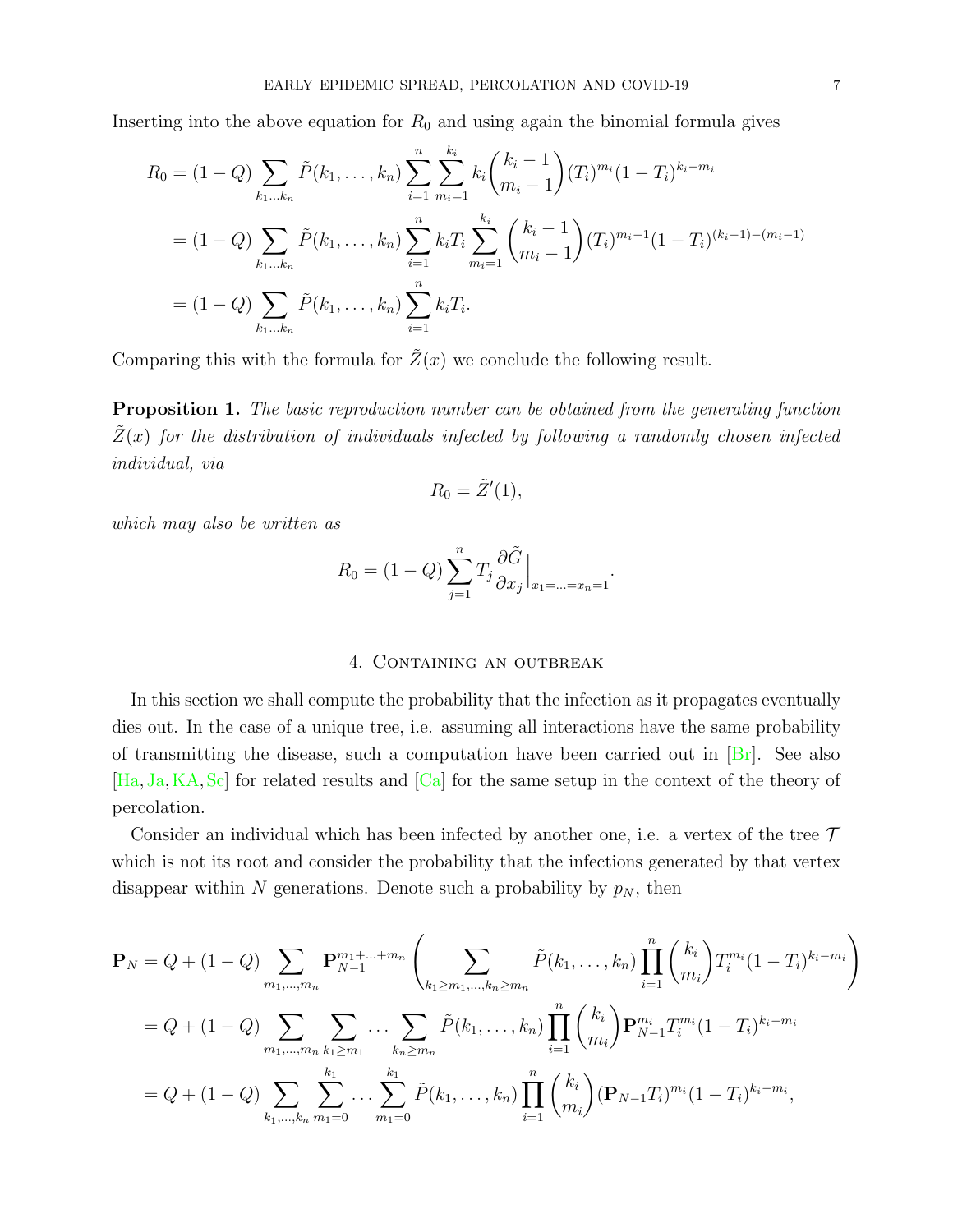which upon comparing with the definition of  $\tilde{Z}(x)$  in equation [2.4](#page-5-1) can equally be read as

$$
\mathbf{P}_N = \tilde{Z}(\mathbf{P}_{N-1}).
$$

By construction we must have

<span id="page-7-0"></span>
$$
\mathbf{P}_0 = Q + (1 - Q) \sum_{k_1 \ge 0, ..., k_n \ge 0} \tilde{P}(k_1, ..., k_n) \prod_{i=1}^n (1 - T_i)^{k_i},
$$

with equation [4.1](#page-7-0) yielding all the following iterations. From inspection we find that  $P_1 :=$  $\tilde{Z}(\mathbf{P}_0) > \mathbf{P}_0$  and as  $\tilde{Z}$  is increasing we find assuming  $\mathbf{P}_{N-1} > \mathbf{P}_{N-2}$  that

$$
\mathbf{P}_N - \mathbf{P}_{N-1} = \tilde{Z}(\mathbf{P}_{N-1}) - \tilde{G}(\mathbf{P}_{N-2}) > 0,
$$

which inductively proves that the sequence  ${P_N}_{N \in \mathbb{N}_0}$  is increasing. Hence, the number

$$
\mathbf{P}_{\infty} = \lim_{N \to +\infty} \mathbf{P}_N \in [0, 1],
$$

is well defined and encodes the probability that the infection starting from any such individual eventually dies out. We can then conclude the following.

<span id="page-7-1"></span>**Proposition 2.** The probability  $P_{\infty}$  that the chain of infections generated from a randomly infected individual eventually disappears in a finite number of generations satisfies

$$
\mathbf{P}_{\infty} = \tilde{Z}(\mathbf{P}_{\infty}).
$$

Furthermore, there ate most two fixed points of  $\tilde{Z}$  in [0, 1].

*Proof.* The fact that  $P_{\infty}$  satisfies  $P_{\infty} = \tilde{Z}(P_{\infty})$  follows immediately from the preceding discussion. Hence, the only remaining item to be shown is that there are at most two fixed points of  $\tilde{Z}$  in the interval [0, 1]. The fact that there is at least one is obvious as  $\tilde{Z}(1) = 1$ . We must now show that there is at most one other.

We argue by contradiction and assume there are at least two other different fixed points  $\mathbf{P}_{*} < \mathbf{P}_{**}$  both in  $(0, 1)$  $(0, 1)$  $(0, 1)$ . First, notice that both  $\tilde{Z}'$ ,  $\tilde{Z}''$  are positive in  $(0, 1)$ . Secondly, consider the function  $f(x) = x - \tilde{Z}(x)$  whose zeros correspond to the fixed points of  $\tilde{Z}$ , we have

$$
f(0) > 0
$$
,  $f(P_*) = 0$ ,  $f(P_**) = 0$ ,  $f(1) = 0$ .

Hence, by the intermediate value theorem there must be two critical points  $c_* \in (\mathbf{P}_*, \mathbf{P}_{**})$ and  $c_{**} \in (\mathbf{P}_{**}, 1)$  of f. As in  $(0, 1)$  we have  $f''(x) = -\tilde{Z}''(x) < 0$  we have that each of these must a maximum. Again, by the intermediate value theorem, between the two maxima must be a minimum  $c_{***} \in (c_*, c_{**})$  contradicting  $f''(c_{***}) < 0$ .

<sup>&</sup>lt;sup>1</sup>We assume with no loss of generality that  $\mathbf{P}_*, \mathbf{P}_{**}$  are positive as  $\tilde{Z}(0) = \mathbf{P}_0 \neq 0$  and so 0 can never be a fixed point.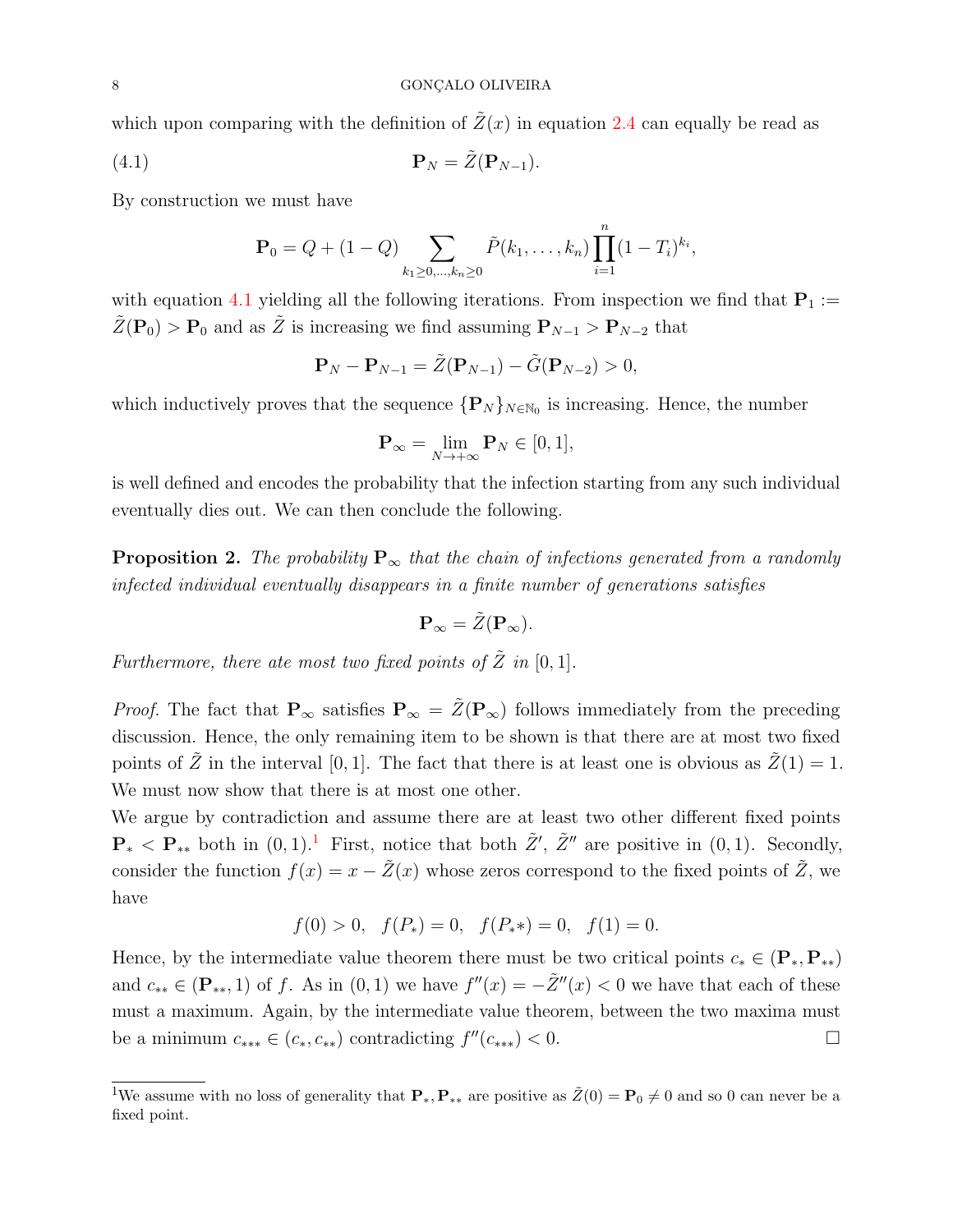Placing ourselves at the tip of the tree which originated the infection chain, the so called patient zero, the probability that the infection eventually dies out is

$$
\mathbf{P} = Q + (1 - Q) \sum_{k_1=0}^{+\infty} \dots \sum_{k_n=0}^{+\infty} \sum_{m_1=0}^{k_1} \dots \sum_{m_n=0}^{k_n} \left( \prod_{i=1}^n P_i(k_i) \binom{k_i}{m_i} T_i^{m_i} (1 - T_i)^{k_i - m_i} \right) p_{\infty}^{m_1 + \dots + m_n}
$$
  
=  $Q + (1 - Q) \sum_{k_1=0}^{+\infty} \dots \sum_{k_n=0}^{+\infty} \sum_{m_1=0}^{k_1} \dots \sum_{m_n=0}^{k_n} \prod_{i=1}^n P_i(k_i) \binom{k_i}{m_i} (p_{\infty} T_i)^{m_i} (1 - T_i)^{k_i - m_i}$   
=  $Z(\mathbf{P}_{\infty}),$ 

where the last equality follows from comparison with the formula [2.1](#page-3-0) for the generating function for infections starting from the patient zero.

4.1. The case when  $R_0 < 1$ . We shall now prove that when the basic reproduction number is smaller than one, the chain of infections will almost surely extinguish.

# <span id="page-8-0"></span>**Theorem 3.** If  $R_0 < 1$ , then both **P** and **P**<sub>∞</sub> equal 1.

*Proof.* By proposition [2](#page-7-1) we know that  $P_{\infty}$  it must be a fixed point of  $\tilde{Z}$ . Furthermore, we know that  $\tilde{Z}(1) = 1$  and so the statement follows if we can show that there is no other fixed point of  $\tilde{Z}$  in the interval [0, 1]. In that direction we shall show that under the hypothesis that  $R_0 < 1$  the map

$$
\tilde{Z}:[0,1]\to[0,1]
$$

is a contraction and so has a unique fixed point which must therefore the 1. This follows immediately from realizing that  $\tilde{Z}''$  is nonnegative and so  $\tilde{Z}'(x) \leq \tilde{Z}'(1) = R_0$  by [1.](#page-6-1) Hence, for  $x, y \in [0, 1]$  we have

$$
|\tilde{Z}(x) - \tilde{Z}(y)| \leq \left(\sup_{t \in [0,1]} \tilde{Z}'(t)\right) |x - y| \leq R_0 |x - y|,
$$

which shows that  $\tilde{Z}$  is a contraction if  $R_0 < 1$ . Finally, the fact that also  $P = 1$  is then a consequence of  $P = Z(P_\infty) = Z(1) = 1$ .

<span id="page-8-1"></span>**Remark 3** (The minimum required quarantined). At the beginning of an outbreak the question arises of what is the minimum number of infected individuals that must be detected and subsequently quarantined in order to contain the possible epidemic outbreak.

If the disease is already well known, such as flu, measles or any other standard disease, not Covid-19, then its "free" basic reproduction number  $R_0^{free}$  $_0^{tree}$  is known. Of course, this may depend on local conditions of where the outbreak takes place. By "free" we intend to emphasize that this is the basic reproduction number when the disease is free to propagate without taking in account any non-pharmaceutical intervention directed to slow its spread.

Now, suppose an aggressive testing capacity can be put in place in order to detect those which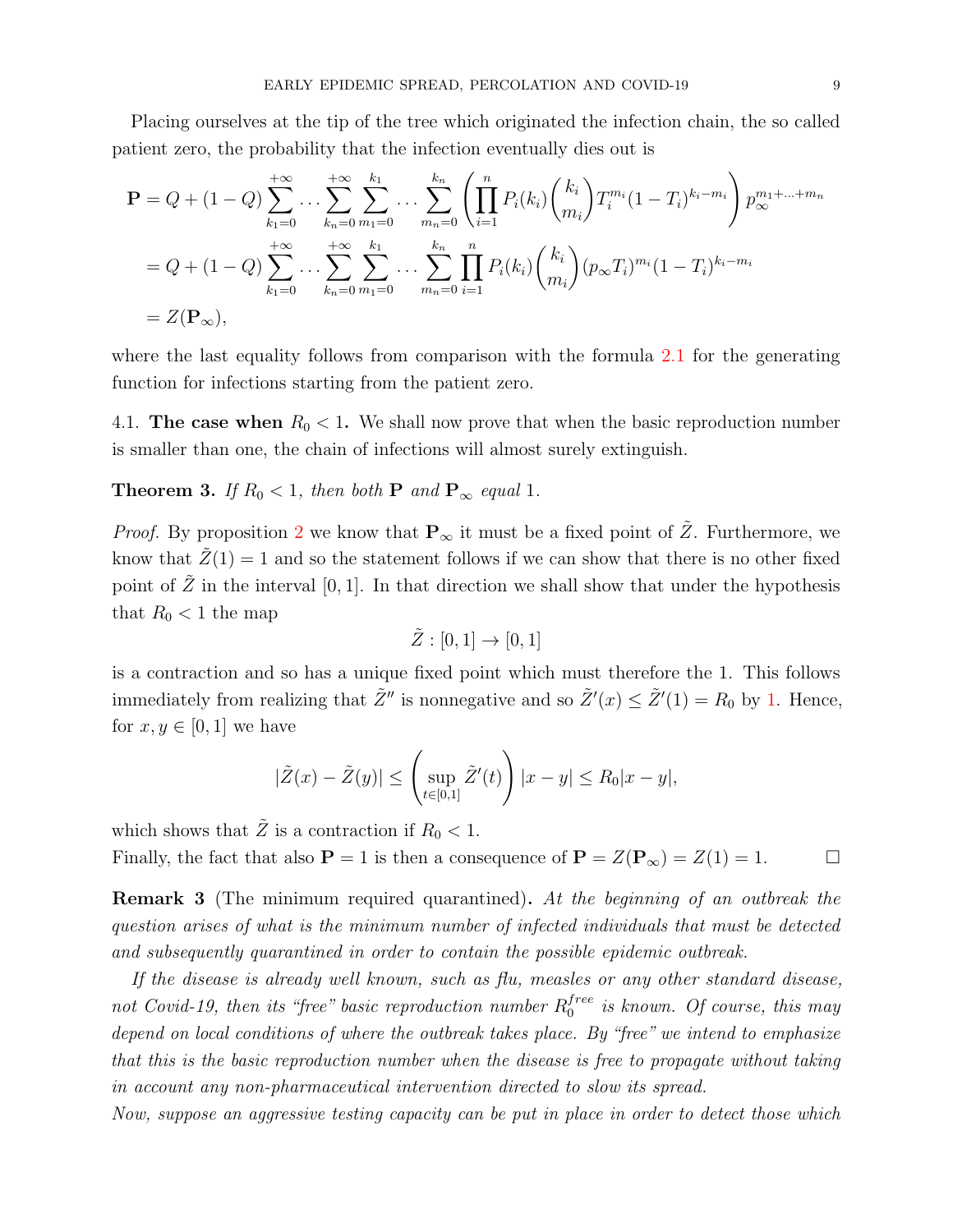#### $\begin{minipage}{.4\linewidth} 10 \end{minipage} \begin{minipage}{.4\linewidth} \begin{minipage}{.4\linewidth} \begin{tabular}{l} \multicolumn{1}{l}{} \multicolumn{1}{l}{} \multicolumn{1}{l}{} \multicolumn{1}{l}{} \multicolumn{1}{l}{} \multicolumn{1}{l}{} \multicolumn{1}{l}{} \multicolumn{1}{l}{} \multicolumn{1}{l}{} \multicolumn{1}{l}{} \multicolumn{1}{l}{} \multicolumn{1}{l}{} \multicolumn{1}{l}{} \multicolumn{1}{l}{} \multicolumn{1}{l}{} \multicolumn{1}{l}{} \multicolumn{1$

have been infected. We would like to know the minimal fraction Q of infected individuals which must be completely isolated so that the outbreak is almost surely controlled without having to take any other measures. The answer, as we shall now see is that  $Q > 1 - \frac{1}{R}$  $\frac{1}{R_0^{free}}$  . The generating functions  $\tilde{Z}^{free}$  and  $\tilde{Z}$  can both be written as in equation [2.4](#page-5-1) with the exception that  $Q = 0$  for  $\tilde{Z}^{free}$ . Hence,  $\tilde{Z} = Q + (1 - Q)\tilde{Z}^{free}$  $\tilde{Z} = Q + (1 - Q)\tilde{Z}^{free}$  $\tilde{Z} = Q + (1 - Q)\tilde{Z}^{free}$  and by Proposition 1 we find

$$
R_0 = \tilde{Z}'(1) = (1 - Q)(\tilde{Z}^{free})'(1) = (1 - Q)R_0^{free}.
$$

Then, the condition  $R_0 < 1$  required to apply Theorem [3](#page-8-0) turns into

$$
Q>1-\frac{1}{R_0^{free}},
$$

which corroborates the common intuition behind the basic reproduction number. For example, suppose there is an outbreak of disease for which each infected individual is expected to infect 3 others if nothing is done to prevent it, i.e.  $R_0^{free}$  $_0^{tree}$ , then we expect that in order to cut the chain of transmission less than a third of the infections can be allowed to transmit the disease. Indeed, from the above computation, at least  $Q > 2/3$  of the whole infected must be detected and isolated.

4.2. The case when  $R_0 > 1$ . Finally, in the case when  $R_0 > 1$  we shall now prove that there is still a positive, but not certain, probability that the infection disappears.

**Theorem 4.** If  $R_0 > 1$ , then  $\mathbf{P}_{\infty} \in (0, 1)$  and  $\mathbf{P} = Z(\mathbf{P}_{\infty}) \in (0, 1)$ .

*Proof.* In this setup we consider the function  $f(x) = x - \tilde{Z}(x)$  used in the proof of Proposition [2.](#page-7-1) This satisfies  $f(0) = -\tilde{Z}(0) < 0$ ,  $f(1) = 0$  $f(1) = 0$  $f(1) = 0$  and by Proposition 1  $f'(1) = 1 - R_0 < 0$  and so  $f(1-\varepsilon) > 0$  for sufficiently small nonzero  $\varepsilon \ll 1$ . Thus, again the intermediate value theorem shows the existence of a zero of f which we shall denote by  $x_* \in (0, 1-\varepsilon)$ . Recalling that zeros of f correspond to fixed points of  $\tilde{Z}$  which by Proposition [2](#page-7-1) has only  $x_*$  and 1 as fixed points. Thus, in this case we can also have  $\mathbf{P}_{\infty} = x_*$ .

<span id="page-9-0"></span>**Remark 4** (Lower bounds for **P** and  $\mathbf{P}_{\infty}$ ). From the fixed point equation  $\mathbf{P}_{\infty} = \tilde{Z}(\mathbf{P}_{\infty})$  and writing the generating function  $\tilde{Z}$  as in Remark [3,](#page-8-1) i.e.  $\tilde{Z}(x) = Q + (1 - Q)\tilde{Z}^{free}(x)$ , we find that

$$
\mathbf{P}_{\infty} = Q + (1 - Q)\tilde{Z}^{free}(\mathbf{P}_{\infty}),
$$

and so  $\mathbf{P}_{\infty} - Q = (1 - Q)\tilde{Z}^{free}(\mathbf{P}_{\infty}) > 0$  and so

$$
\mathbf{P}_{\infty} > Q.
$$

Furthermore, we can equally write  $\mathbf{P} = Z(\mathbf{P}_{\infty}) = Q + (1 - Q)\tilde{Z}(\mathbf{P}_{\infty})$ . Said in other words, we find that the probability of the infection eventually dying out is at least the fraction of infected individuals which are completely isolated.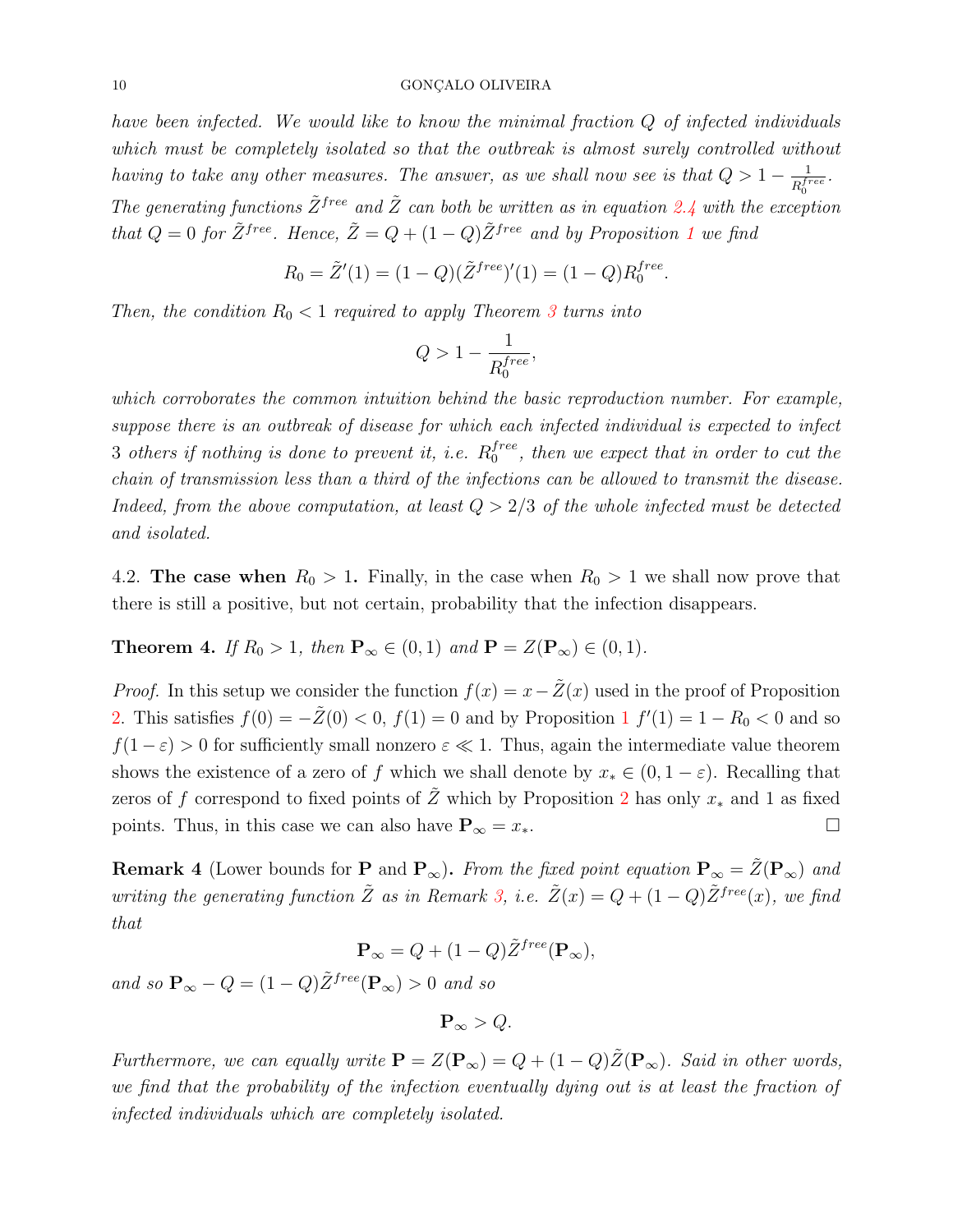4.3. The case when  $R_0 = 1$ . We shall now consider the case when  $R_0 = 1$ . We go back to the setup in the proof of Proposition [2](#page-7-1) and Theorem [3,](#page-8-0) namely we consider the function  $f(x) = x - \tilde{Z}(x)$  whose zeros correspond to the fixed points of the map  $\tilde{Z} : [0,1] \to [0,1]$ . We have seen that  $f''(x) < 0$  in  $(0, 1)$  and  $f(1) = 0$ . Under the hypothesis that  $R_0 = 1$  we have  $f'(1) = 1 - R_0 = 0$  and as  $f''(x) < 0$  for  $x < 1$  we find that f is negative immediately before  $x = 1$ . Hence, if there was another zero  $x_* \in (0,1)$  of f, between  $(x_*, 1)$  the function f would have a minimum which contradicts  $f'' < 0$  in  $(0, 1)$ . We then conclude that also in this case

$$
\mathbf{P} = \mathbf{P}_{\infty} = 1.
$$

<span id="page-10-1"></span>4.4. Lower bounds on P. In this section we shall elaborate on the question raised in Remark [4,](#page-9-0) namely: Whether it is possible to find lower bounds on the probability that the chain of infections eventually dies out not leading to an epidemic.

To answer the question raised we proceed by direct inspection of the fixed point equation in Proposition [2.](#page-7-1) Start by noticing that all the terms in the Taylor series for  $Z$  are positive as one can check from its definition in equation [2.4.](#page-5-1) Thus, as  $P_{\infty} = \tilde{Z}(P_{\infty})$  we find that  $P_{\infty}$ is larger than the zeroth order term of  $Z$ , i.e.

$$
\mathbf{P}_{\infty} > \tilde{Z}(0),
$$

and from the monotonicity of  $Z(x)$  we then have

$$
\mathbf{P} > Z(\tilde{Z}(0)),
$$

<span id="page-10-0"></span>which is itself grater than  $Z(0)$ .

### 5. Examples

In the simplest nontrivial example we can consider a population in which individuals have to kinds of interactions: a close and continuous interaction with their family and friends, and a a more distant sporadic interaction with not so close friends and other people which cross their path, by chance, in their daily lives as they commute to work and so on. Of course, we expect the probability of transmitting the disease to be larger in the first case and so assign to a it a larger transmissibility  $T_1$  than to the second interactions  $T_2$ , i.e.  $T_1 > T_2$ .

5.1. Delta and Poisson. In this first example we assume for simplicity that all person have the same number,  $N_1 \geq 1$ , of close contacts and their sporadic contacts follow a Poisson distribution with intensity  $N_2$ . In formulas, we have

$$
P_1(k_1) = \delta_{N_1k_1}
$$
, and  $P_2(k_2) = \frac{N_2^{k_2}}{k_2!}e^{-N_2}$ .

Then, we find the generating function for the degree distribution

$$
G_1(x_1) = x_1^{N_1}
$$
, and  $G_2(x_2) = e^{-N_2(1-x_2)}$ ,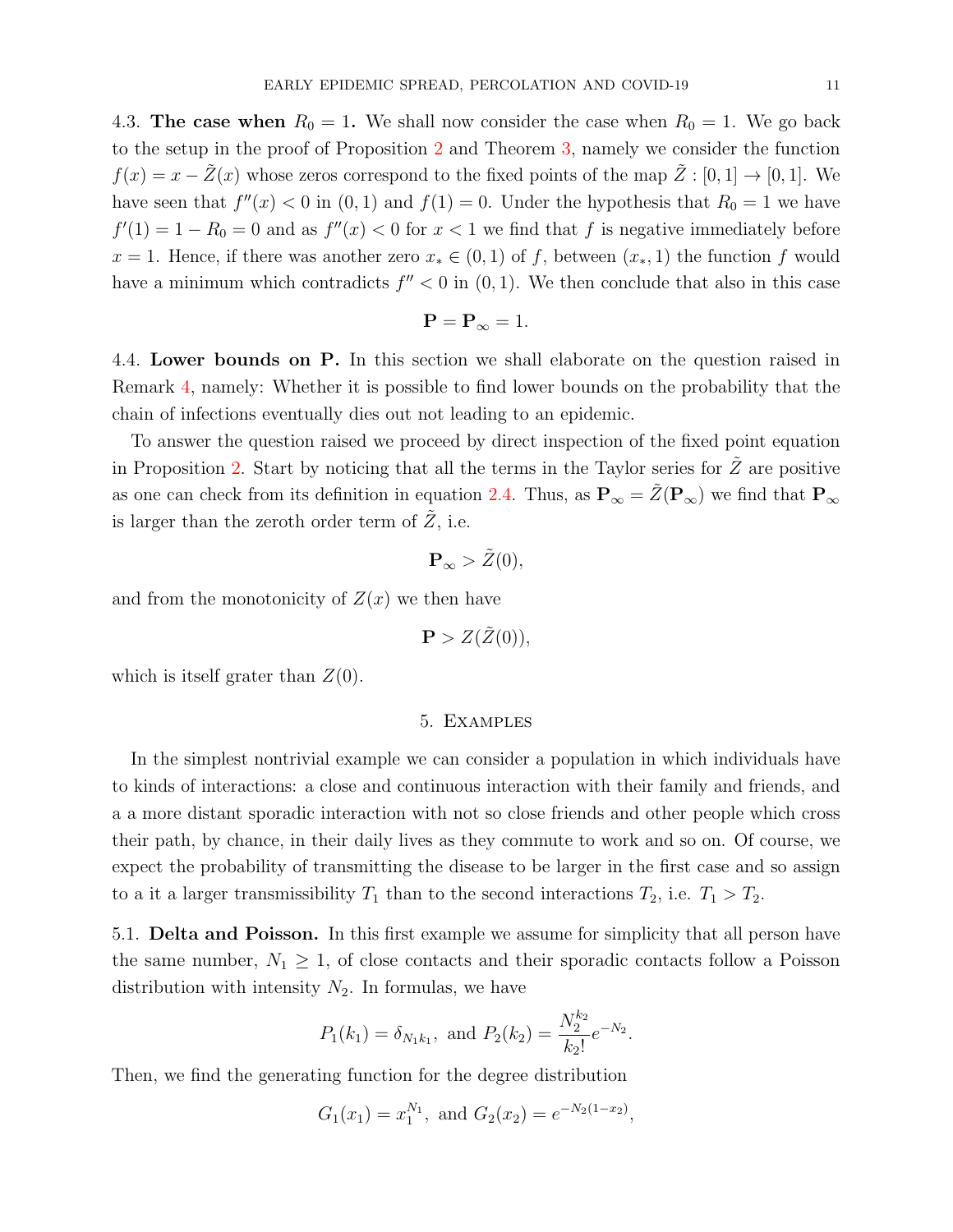from which we compute  $G(x_1, x_2) = x_1^{N_1} e^{-N_2(1-x_2)}$  and so

$$
Z(x) = Q + (1 - Q)G(1 - T_1(1 - x), 1 - T_2(1 - x))
$$
  
= Q + (1 - Q)(1 - T\_1(1 - x))<sup>N<sub>1</sub></sup>e<sup>-N<sub>2</sub>T<sub>2</sub>(1-x).</sup>

In order to compute  $\tilde{Z}(x)$  we may first find the generating function  $\tilde{G}(x_1, x_2)$  for the ramification distribution. This can be done using equation [2.3](#page-4-0) which yields

$$
\tilde{G}(x_1, x_2) = \frac{G_1(x_1)G_2'(x_2) + G_1'(x_1)G_2(x_2)}{G_1'(1) + G_2'(1)}
$$
  
= 
$$
\frac{x_1^N N_2 e^{-N_2(1-x_2)} + N_1 x_1^{N_1-1} e^{-N_2(1-x_2)}}{N_1 + N_2}
$$
  
= 
$$
\frac{N_1 + N_2 x_1}{N_1 + N_2} x_1^{N_1-1} e^{-N_2(1-x_2)}.
$$

We can finally use this to compute the generating function  $\tilde{Z}$  using the formula [2.4.](#page-5-1) This gives

$$
\tilde{Z}(x) = Q + (1 - Q)\tilde{G}(1 - T_1(1 - x), 1 - T_2(1 - x))
$$
\n
$$
= Q + (1 - Q)\frac{N_1 + N_2(1 - T_1(1 - x))}{N_1 + N_2}(1 - T_1(1 - x))^{N_1 - 1}e^{-N_2(1 - 1 + T_2(1 - x))}
$$
\n
$$
= Q + (1 - Q)\frac{N_1 + N_2 - N_2T_1(1 - x)}{N_1 + N_2}(1 - T_1(1 - x))^{N - 1}e^{-N_2T_2(1 - x)}
$$
\n
$$
= Q + (1 - Q)\left(1 - \frac{N_2}{N_2 + N_1}T_1(1 - x)\right)(1 - T_1(1 - x))^{N_1 - 1}e^{-N_2T_2(1 - x)},
$$

and using it we can compute the basic reproduction number  $R_0$ , which by Proposition [1](#page-6-1) is

$$
R_0 = (1 - Q) \frac{N_2 N_1}{N_2 + N_1} \left( \frac{N_1 - 1}{N_2} T_1 + \frac{N_2}{N_1} T_2 + (T_1 + T_2) \right),
$$

or perhaps in a somewhat more suggestive manner

$$
R_0 = (1 - Q) \left( N_2 T_2 + \left( N_1 - \frac{N_1}{N_2 + N_1} \right) T_1 \right).
$$

Notice in particular that  $R_0$  scales homogeneously with degree 1 as a function of  $N_1, N_2, T_1, T_2$ .

**Remark 5.** Notice that in the case  $N_1 = 0$ , i.e. if only the sporadic contacts occur, we have  $R_0 = (1 - Q)N_2T_2$ , while if  $N_2 = 0$  meaning that all sporadic contacts are cut out, then  $R_0 = (1 - Q)(N_1 - 1)T_1.$ 

Also, by evaluating the generating function at  $x = 0$  we find

$$
\tilde{Z}(0) = Q + (1 - Q) \left( 1 - \frac{N_2}{N_2 + N_1} T_1 \right) (1 - T_1)^{N_1 - 1} e^{-N_2 T_2}.
$$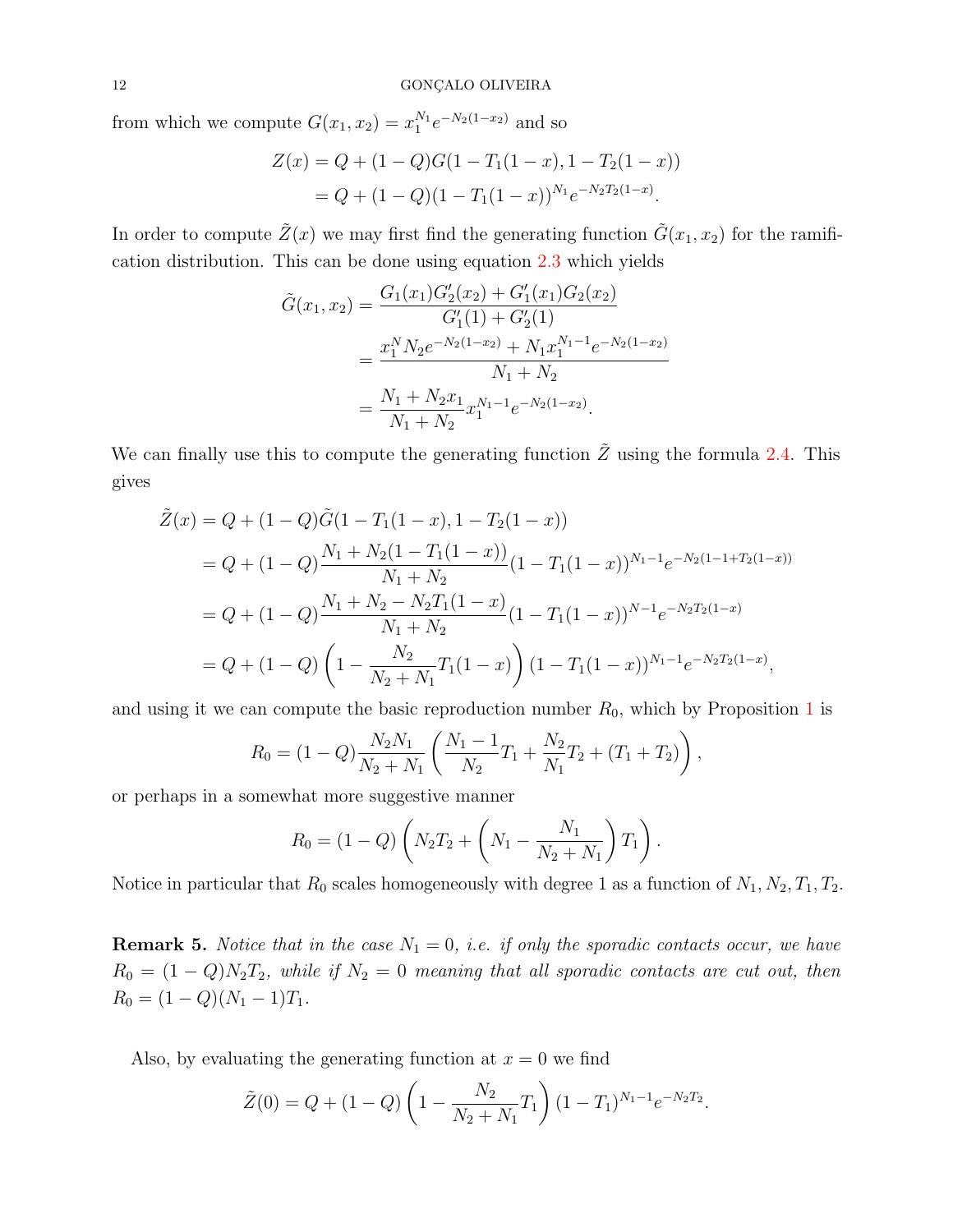It then follows from the discussion in section [4.4](#page-10-1) that

$$
\mathbf{P}_{\infty} > Q + (1 - Q) \left( 1 - \frac{N_2}{N_2 + N_1} T_1 \right) (1 - T_1)^{N_1 - 1} e^{-N_2 T_2},
$$

and

$$
\mathbf{P} > Z(\tilde{Z}(0)) > Z(0) = Q + (1 - Q)(1 - T_1)^{N_1} e^{-N_2 T_2}.
$$

<span id="page-12-1"></span>5.2. Polynomial and Poisson I. In this second model we will elaborate slightly on the first example, in the sense that we still assume everyone to establishes sporadic contacts following a Poisson distribution with intensity  $N_2$ . On the other hand, we shall encode the distribution of close contacts by a polynomial of degree  $N \geq 1$ . Furthermore, let  $N_1$  be the average degree of the distribution of close contacts, i.e.  $N_1 := G_1'(1)$ . In formulas, we have

$$
P_1(k_1) = \sum_{i=1}^{N} \delta_{ik_1} p_{k_1}
$$
, and  $P_2(k_2) = \frac{N_2^{k_2}}{k_2!} e^{-N_2}$ .

As in the previous case, we can now find the generating function for these degree distributions

$$
G_1(x_1) = p_0 + p_1 x + \ldots + p_{N_1} x_1^{N_1}
$$
, and  $G_2(x_2) = e^{-N_2(1-x_2)}$ ,

and compute  $G(x_1, x_2) = G_1(x_1)e^{-N_2(1-x_2)}$ . Then,

$$
Z(x) = Q + (1 - Q)G1(1 - T1(1 - x))e-N2T2(1-x),
$$

and to compute  $\tilde{Z}(x)$  we start by obtaining the generating function  $\tilde{G}(x_1, x_2)$  for the ramification distribution.Equation [2.3](#page-4-0) yields

$$
\tilde{G}(x_1, x_2) = \frac{(\log G_1(x_1))' + N_2}{N_1 + N_2} G_1(x_1) e^{-N_2(1 - x_2)}.
$$

Finally using equation [2.4](#page-5-1) as before, we find

$$
\tilde{Z}(x) = Q + (1 - Q) \frac{G_1'(1 - T_1(1 - x)) + N_2 G_1(1 - T_1(1 - x))}{N_1 + N_2} e^{-N_2 T_2(1 - x)},
$$

from which we can compute  $R_0$  using Proposition [1,](#page-6-1) i.e. using the formula  $\tilde{Z}'(1)$ . This requires computing the derivative of  $\tilde{Z}$  which reads

$$
\tilde{Z}'(x) = (1 - Q)T_1 \frac{G_1''(1 - T_1(1 - x)) + N_2 G_1'(1 - T_1(1 - x))}{N_1 + N_2} e^{-N_2 T_2(1 - x)} \n+ (1 - Q)N_2 T_2 \frac{G_1'(1 - T_1(1 - x)) + N_2 G_1(1 - T_1(1 - x))}{N_1 + N_2} e^{-N_2 T_2(1 - x)},
$$

and so

$$
R_0 = (1 - Q)T_1 \frac{G_1''(1) + N_2 N_1}{N_1 + N_2} + (1 - Q)N_2 T_2.
$$

<span id="page-12-0"></span>**Remark 6.** In order to evaluate  $R_0$  more clearly, we must understand what is  $G''_1(1)$ . This can be computed for any distribution  $\{P(k)\}_{k\in\mathbb{N}_0}$  with generating function  $G(x) = \sum_{k=0}^{+\infty} P(k)x^k$ .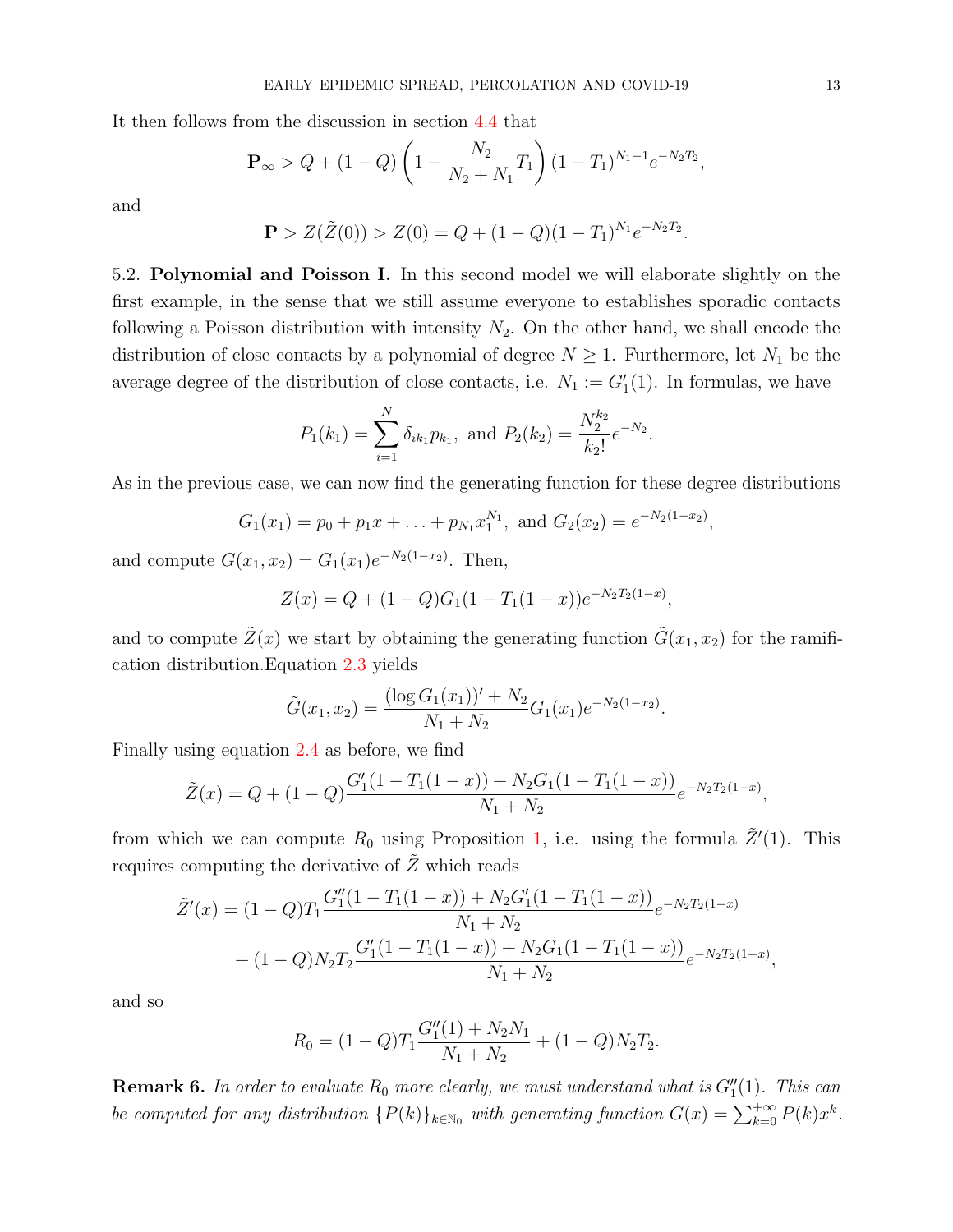Indeed, from direct differentiation

$$
G''(1) = \sum_{k=2}^{+\infty} k(k-1)P(k) = \sum_{k=0}^{+\infty} k^2 P(k) - \sum_{k=0}^{+\infty} k P(k) = \mathbf{E}(k^2) - \mathbf{E}(k),
$$

as the  $k = 0$  terms vanish an the  $k = 1$  terms cancel.

Inserting this into the previous formula for  $R_0$  yields

$$
R_0 = (1 - Q) \left( \frac{\mathbf{E}(k_1^2) + N_1(N_2 - 1)}{N_2 + N_1} T_1 + N_2 T_2 \right).
$$

Notice in particular that  $R_0$  scales homogeneously with degree 1 as a function of  $N_1, N_2, T_1, T_2$ .

We turn now to compute lower bounds on **P** and  $P_{\infty}$  following the strategy of section [4.4,](#page-10-1) from which we infer that

$$
\mathbf{P}_{\infty} > \tilde{Z}(0) = Q + (1 - Q) \frac{G_1'(1 - T_1) + N_2 G_1 (1 - T_1)}{N_1 + N_2} e^{-N_2 T_2},
$$

while

$$
\mathbf{P} > Z(\tilde{Z}(0)) > Z(0) = Q + (1 - Q)G_1(1 - T_1)e^{-N_2T_2}.
$$

<span id="page-13-0"></span>5.3. Polynomial and Poisson II. We shall now continue with a population organized as in the previous example but we assume that a fraction  $f$  of the population decides to social isolate and cut its sporadic contacts. One can imagine this can be done by not going into public transport, reducing contact with unknown people and working from home. To implement this we modify the previous example by writing

$$
P_1(k_1) = \sum_{i=1}^{N} \delta_{ik_1} p_{k_1}
$$
, and  $P_2(k_2) = f \delta_{0k_2} + (1 - f) \frac{N_2^{k_2}}{k_2!} e^{-N_2}$ .

As in the previous case, we can now find the generating function for these degree distributions

$$
G_1(x_1) = p_0 + p_1 x + \ldots + p_{N_1} x_1^{N_1}
$$
, and  $G_2(x_2) = f + (1 - f)e^{-N_2(1 - x_2)}$ ,

and compute  $G(x_1, x_2) = G_1(x_1)(f + (1 - f)e^{-N_2(1 - x_2)})$ . Then,

$$
Z(x) = Q + (1 - Q)G1(1 - T1(1 - x))(f + (1 - f)e-N2T2(1-x)),
$$

and

$$
\tilde{G}(x_1, x_2) = f \frac{G_1'(x_1)}{N_1 + N_2} + (1 - f) \frac{G_1'(x_1) + N_2 G_1(x_1)}{N_1 + N_2} e^{-N_2(1 - x_2)},
$$

from which we can compute

$$
\tilde{Z}(x) = Q + (1 - Q)f \frac{G'_1(1 - T_1(1 - x))}{N_1 + N_2} \n+ (1 - Q)(1 - f) \frac{G'_1(1 - T_1(1 - x)) + N_2G_1(1 - T_1(1 - x))}{N_1 + N_2} e^{-N_2T_2(1 - x)},
$$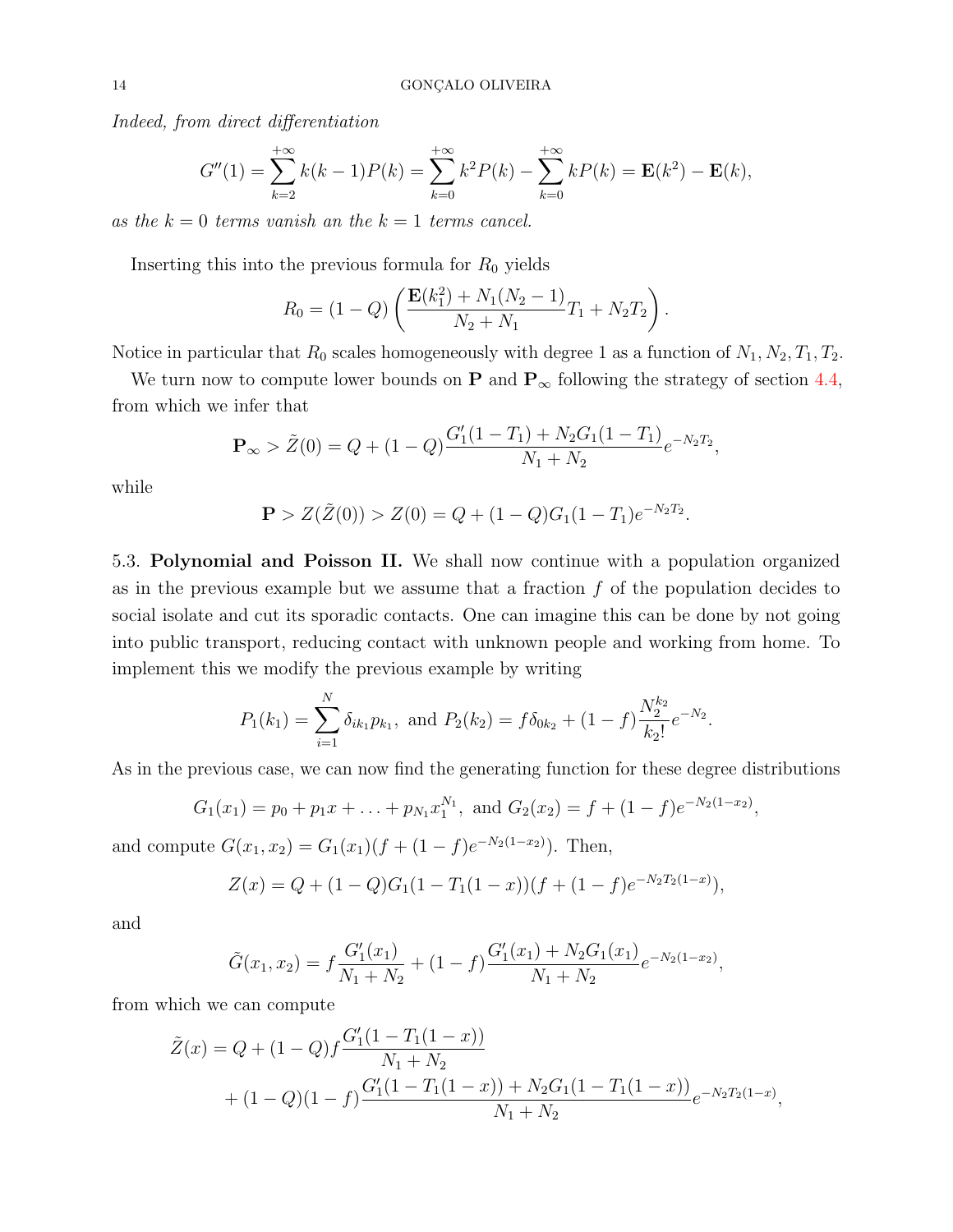from which we can compute  $R_0$  using Proposition [1,](#page-6-1) i.e. using the formula  $\tilde{Z}'(1)$ . This requires computing the derivative of  $Z$  which reads

$$
\tilde{Z}'(x) = Q + (1 - Q)fT_1 \frac{G_1''(1 - T_1(1 - x))}{N_1 + N_2} \n+ (1 - Q)(1 - f)T_1 \frac{G_1''(1 - T_1(1 - x)) + N_2G_1'(1 - T_1(1 - x))}{N_1 + N_2} e^{-N_2T_2(1 - x)} \n+ (1 - Q)(1 - f)N_2T_2 \frac{G_1'(1 - T_1(1 - x)) + N_2G_1(1 - T_1(1 - x))}{N_1 + N_2} e^{-N_2T_2(1 - x)}
$$

and evaluating this at  $x = 1$  yields

$$
R_0 = Q + (1 - Q)fT_1 \frac{G_1''(1)}{N_1 + N_2} + (1 - Q)(1 - f)\left(T_1 \frac{G_1''(1) + N_2G_1'(1)}{N_1 + N_2} + N_2T_2 \frac{G_1'(1) + N_2G_1(1)}{N_1 + N_2}\right) = Q + (1 - Q)fT_1 \frac{G_1''(1)}{N_1 + N_2} + (1 - Q)(1 - f)\left(T_1 \frac{G_1''(1) + N_1N_2}{N_1 + N_2} + N_2T_2 \frac{N_1 + N_2}{N_1 + N_2}\right).
$$

As before, if  $R_0 > 1$ , we find the lower bounds

$$
\mathbf{P}_{\infty} > \tilde{Z}(0) = Q + (1 - Q) \left( f \frac{G_1'(1 - T_1)}{N_1 + N_2} + (1 - f) \frac{G_1'(1 - T_1) + N_2 G_1(1 - T_1)}{N_1 + N_2} e^{-N_2 T_2} \right),
$$

and

$$
\mathbf{P} > Z(\tilde{Z}(0)) > Z(0) = Q + (1 - Q)G_1(1 - T_1)(f + (1 - f)e^{-N_2T_2}).
$$

<span id="page-14-0"></span>5.4. Poisson and Poisson. In this final example we split the contacts again in two groups, the familiar close interactions and distant sporadic ones. In contrast to the previous examples we shall assume a Poisson distribution for both of these classes of contacts having intensity  $N_1$ and  $N_2$  respectively. As in example [5.3](#page-13-0) we will be assuming that a fractions of the population are isolating by cutting their contacts. To work with some generality we will assume that fraction  $f_1$  of the population cuts its close contacts and another fraction  $f_2^2$  $f_2^2$  $f_2^2$  cuts its sporadic contacts. Then, the degree distributions of the relevant trees  $\mathcal{T}_1$  and  $\mathcal{T}_2$  are

$$
P_1(k_1) = f_1 \delta_{0k_1} + (1 - f_1) \frac{N_1^{k_1}}{k_1!} e^{-N_1}, \text{ and } P_2(k_2) = f_2 \delta_{0k_2} + (1 - f_2) \frac{N_2^{k_2}}{k_2!} e^{-N_2},
$$

with the corresponding generating functions being

$$
G_1(x_1) = f_1 + (1 - f_1)e^{-N_1(1 - x_1)}, \text{ and } G_2(x_2) = f_2 + (1 - f_2)e^{-N_2(1 - x_2)},
$$
  
and compute 
$$
G(x_1, x_2) = (f_1 + (1 - f_1)e^{-N_1(1 - x_1)})(f_2 + (1 - f_2)e^{-N_2(1 - x_2)}).
$$
 Then,  

$$
Z(x) = Q + (1 - Q)(f_1 + (1 - f_1)e^{-N_1T_1(1 - x)})(f_2 + (1 - f_2)e^{-N_2T_2(1 - x)}),
$$

<sup>&</sup>lt;sup>2</sup>It is probably reasonable to assume that  $f_2 \ge f_1$ .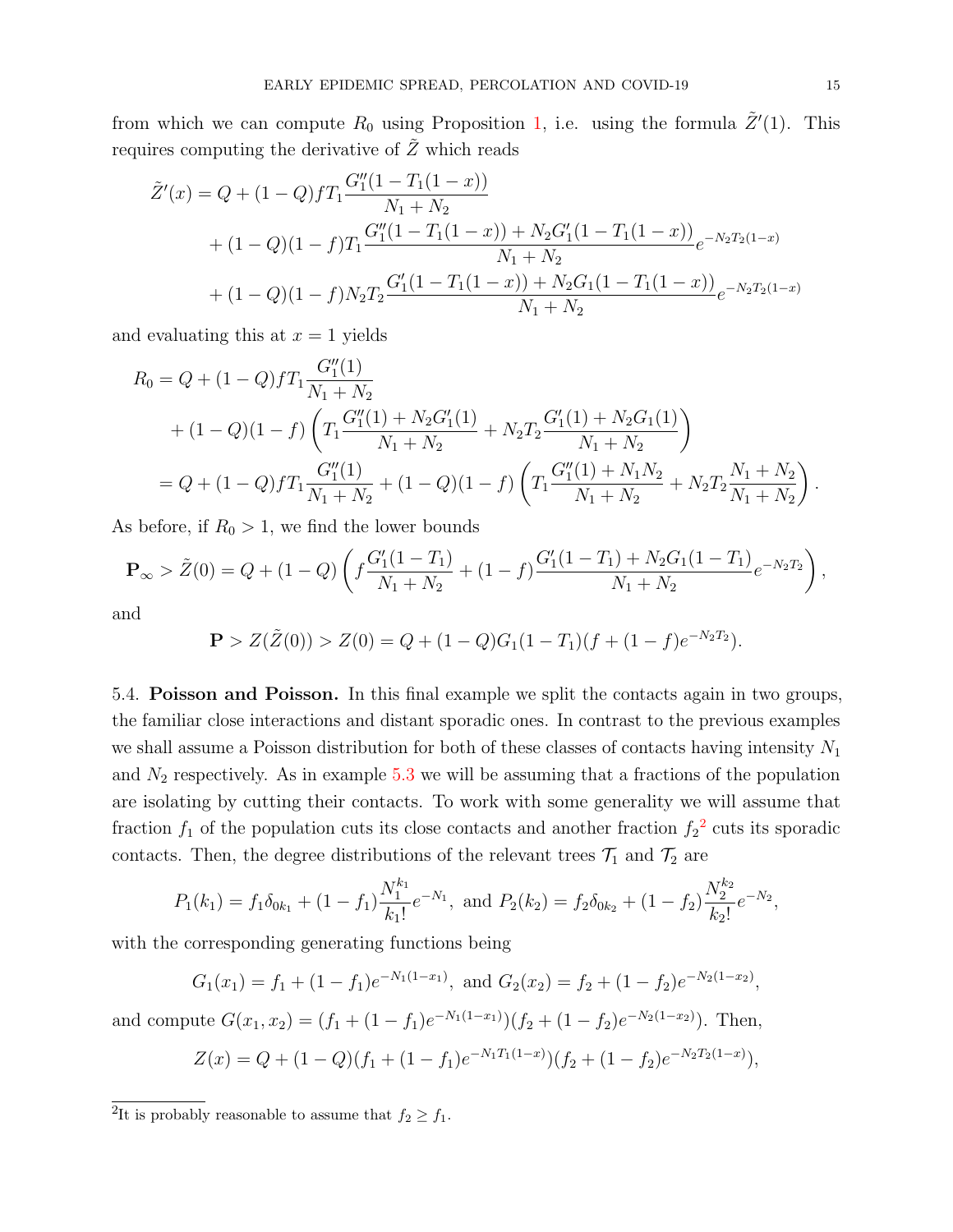while

$$
\tilde{Z}(x) = Q + (1 - Q) \sum_{i=1}^{2} \frac{N_i (1 - f_i) f_j e^{-N_i T_i (1 - x)}}{N_1 (1 - f_1) + N_2 (1 - f_2)} \n+ (1 - Q) (1 - f_1) (1 - f_2) \frac{N_1 + N_2}{N_1 (1 - f_1) + N_2 (1 - f_2)} e^{-N_1 T_1 (1 - x) - N_2 T_2 (1 - x)},
$$

where in the first sum  $j \neq i$ . We now compute  $R_0$  using Proposition [1](#page-6-1) which requires computing  $\tilde{Z}'(1)$ . This yields

$$
R_0 = (1 - Q)((1 - f_1)N_1T_1 + (1 - f_2)N_2T_2)
$$
  
+ 
$$
(1 - Q)\frac{(1 - f_1)f_1N_1^2T_1 + (1 - f_2)f_2N_2^2T_2}{(1 - f_1)N_1 + (1 - f_2)N_2}.
$$

If  $R_0 > 1$ , we have the lower bounds

$$
\mathbf{P}_{\infty} > \tilde{Z}(0) = Q + (1 - Q) \sum_{i=1}^{2} \frac{N_i (1 - f_i) f_j e^{-N_i T_i}}{N_1 (1 - f_1) + N_2 (1 - f_2)} + (1 - Q)(1 - f_1)(1 - f_2) \frac{N_1 + N_2}{N_1 (1 - f_1) + N_2 (1 - f_2)} e^{-N_1 T_1 - N_2 T_2},
$$

and

$$
\mathbf{P} > Z(\tilde{Z}(0)) > Z(0) = Q + (1 - Q)(f_1 + (1 - f_1)e^{-N_1T_1})(f_2 + (1 - f_2)e^{-N_2T_2}).
$$

# 6. AN ALTERNATIVE FORMULA FOR  $R_0$

<span id="page-15-0"></span>This section is motivated by the examples in previous and in finding a more amenable general formula to compute  $R_0$ . We start with Proposition [1,](#page-6-1) namely the equation

$$
R_0 = (1 - Q) \sum_{j=1}^{n} T_j \frac{\partial \tilde{G}}{\partial x_j} \Big|_{x_1 = \dots = x_n = 1},
$$

and the equation [2.3](#page-4-0) which we rewrite here for simplicity

$$
\tilde{G}(x_1,\ldots,x_n) = \frac{\sum_{l=1}^n G'_l(x_l) \prod_{i \neq l} G_i(x_i)}{\sum_{l=1}^n G'_l(1)}.
$$

Using this, we compute

$$
\frac{\partial \tilde{G}}{\partial x_j}\Big|_{x_1=\dots=x_n=1} = \frac{G''_j(x_j) \prod_{i \neq j} G_i(x_i) + \sum_{l \neq j}^n G'_l(x_l) G'_j(x_j) \prod_{i \neq l, j} G_i(x_i)}{\sum_{l=1}^n G'_l(1)}\Big|_{x_1=\dots=x_n=1}
$$

$$
= \frac{G''_j(1) + G'_j(1) \sum_{l \neq j}^n G'_l(1)}{\sum_{l=1}^n G'_l(1)}
$$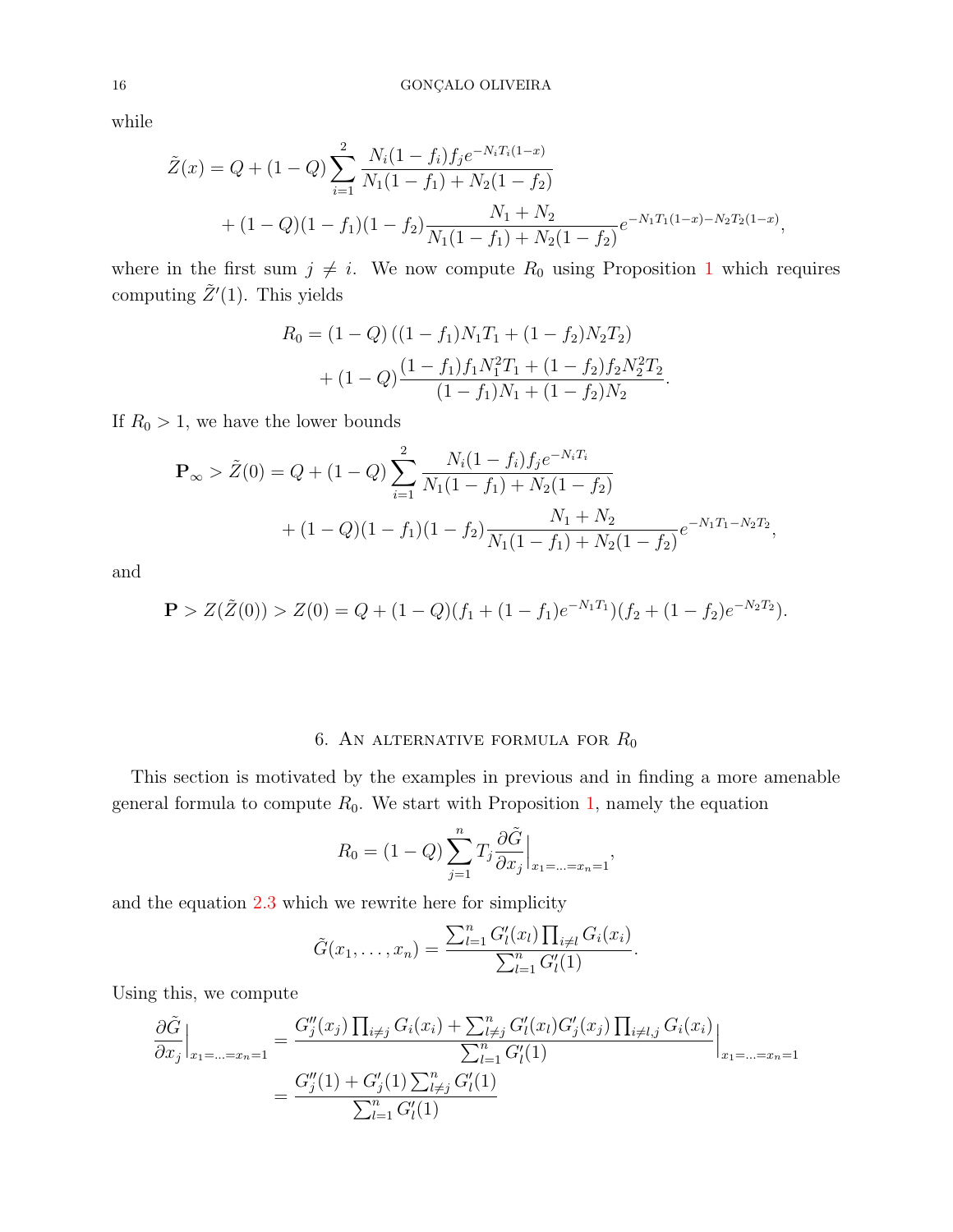and from the discussion in Remark [6](#page-12-0) we further find

$$
\frac{\partial \tilde{G}}{\partial x_j}\Big|_{x_1=\dots=x_n=1} = \frac{\mathbf{E}(k_j^2) - \mathbf{E}(k_j) + \mathbf{E}(k_j) \sum_{l \neq k}^n \mathbf{E}(k_l)}{\sum_{l=1}^n \mathbf{E}(k_l)}
$$
\n
$$
= \mathbf{E}(k_j) \frac{\frac{\mathbf{E}(k_j^2)}{\mathbf{E}(k_j)} - 1 - \mathbf{E}(k_j) + \sum_{l=1}^n \mathbf{E}(k_l)}{\sum_{l=1}^n \mathbf{E}(k_l)}
$$
\n
$$
= \mathbf{E}(k_j) \frac{\frac{\mathbf{E}(k_j^2) - \mathbf{E}(k_j)^2}{\mathbf{E}(k_j)} - 1 + \sum_{l=1}^n \mathbf{E}(k_l)}{\sum_{l=1}^n \mathbf{E}(k_l)}
$$
\n
$$
= \frac{\mathbf{E}(k_j^2) - \mathbf{E}(k_j)^2}{\sum_{l=1}^n \mathbf{E}(k_l)} + \mathbf{E}(k_j) \left(1 - \frac{1}{\sum_{l=1}^n \mathbf{E}(k_l)}\right)
$$
\n
$$
= \frac{\sigma(k_j)^2}{\sum_{l=1}^n \mathbf{E}(k_l)} + \mathbf{E}(k_j) \left(1 - \frac{1}{\sum_{l=1}^n \mathbf{E}(k_l)}\right),
$$

where we have used  $\sigma(k_j) = \sqrt{\mathbf{E}(k_j^2) - \mathbf{E}(k_j)^2}$  to denote the standard deviation of the degree distribution of the tree  $\mathcal{T}_j$ . Then, inserting this into the formula for  $R_0$  yields the formulae in Theorem [2](#page-1-0) which we shall restate here for convenience.

**Theorem 5.** For each  $j \in \{1, ..., n\}$  let  $\mathbf{E}(k_j)$  denote the mean degree of the tree  $\mathcal{T}_j$  and  $\sigma(k_i)$  its standard deviation. Suppose that a fraction Q of all infected individuals is completely isolated and does not transmit the disease to anyone. Then, if the probability of transmitting the disease along an arm of the tree  $\mathcal{T}_j$  is  $T_j \in [0,1]$ , the basic reproduction number is

$$
R_0 = (1 - Q) \sum_{j=1}^n T_j \mathbf{E}(k_j) \left( 1 - \frac{1}{\sum_{l=1}^n \mathbf{E}(k_l)} \right) + (1 - Q) \sum_{j=1}^n T_j \sigma(k_j) \frac{\sigma(k_j)}{\sum_{l=1}^n \mathbf{E}(k_l)},
$$

or

$$
R_0 = (1 - Q) \sum_{j=1}^n T_j \left( \mathbf{E}(k_j) \left( 1 - \frac{1}{\sum_{l=1}^n \mathbf{E}(k_l)} \right) + \frac{\sigma(k_j)^2}{\sum_{l=1}^n \mathbf{E}(k_l)} \right),
$$

### 7. Applications

<span id="page-16-0"></span>We shall now apply these results to a realistic scenario where a disease spreads through a population. Our goal is to investigate the possibility of an effective combination of isolation of infectious individuals, and practicing of social distancing, which together are capable of bringing  $R_0$  below the threshold of 1. When that is not possible we will compute the probability of an epidemic developing.

7.1. Random contacts occurring with two different constant rates. We shall use the setup of example [5.4](#page-14-0) where the contacts established by the population in two groups. These are the close and distant contacts encoded in the trees  $\mathcal{T}_1$  and  $\mathcal{T}_2$  respectively. As in that example we assume both degree distributions to be Poisson, having intensities  $N_1$  and  $N_2$ .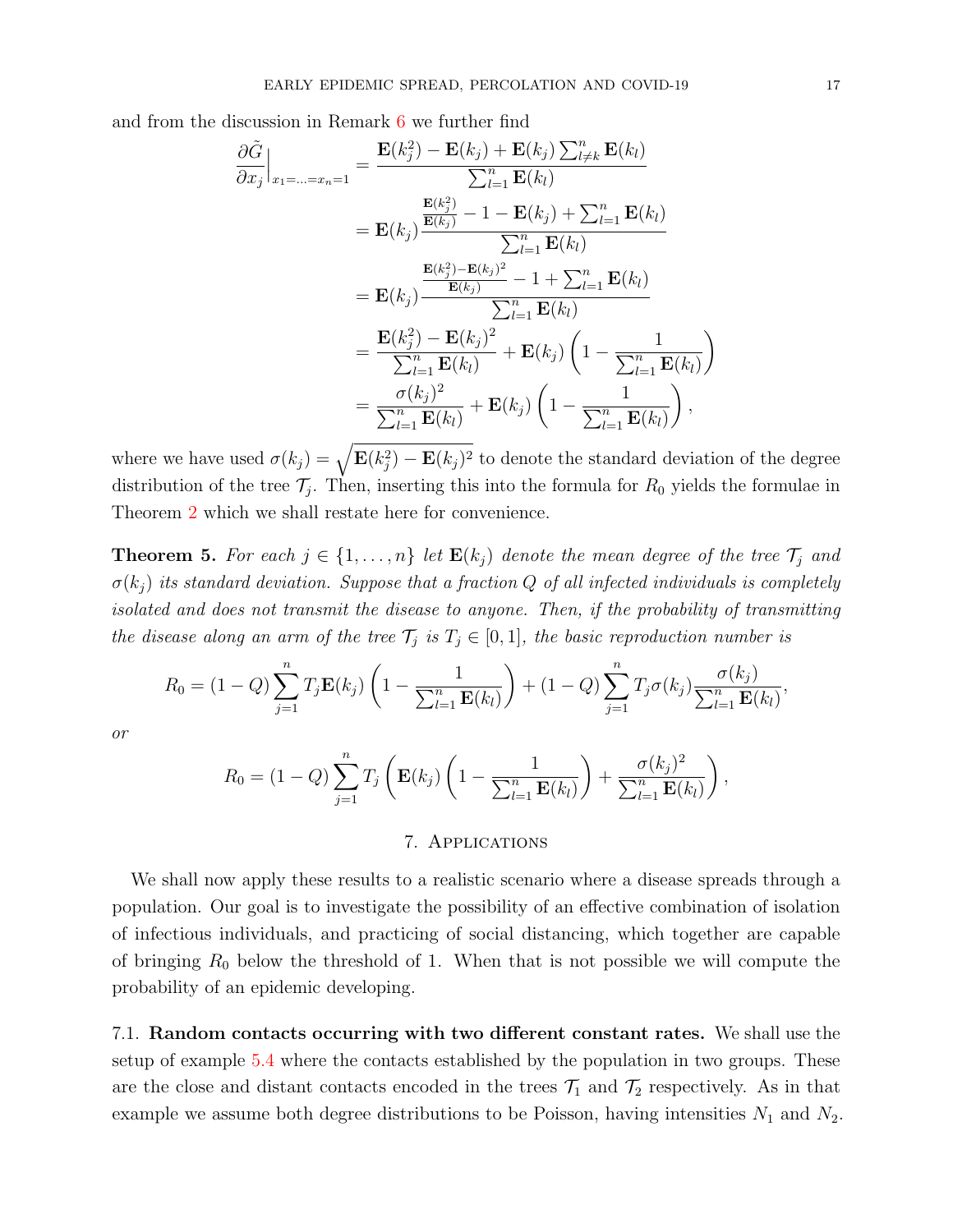The fractions of the population which are cutting their close contacts is  $f_1$  and that cutting its sporadic contacts  $f_2$ . We will also be assuming that  $f_2 \ge f_1$  as it seems reasonable to assume that everyone which cuts its close contacts also cuts its sporadic ones.

As computed in example [5.4,](#page-14-0) the basic reproduction number is

$$
R_0 = (1 - Q) \left( (1 - f_1) N_1 T_1 + (1 - f_2) N_2 T_2 + \frac{(1 - f_1) f_1 N_1^2 T_1 + (1 - f_2) f_2 N_2^2 T_2}{(1 - f_1) N_1 + (1 - f_2) N_2} \right)
$$

.

When no intervention is made all  $f_1$ ,  $f_2$  and Q vanish the disease is free to propagate and the corresponding basic reproduction number will be denoted by

$$
R_0^{free} = N_1 T_1 + N_2 T_2.
$$

**Example 1.** Suppose for the sake of simplicity that  $f_1 = f = f_2$ . Then,  $R_0$  can be reqritten in terms of  $R_0^{free}$  as follows

$$
R_0 = (1 - Q) \left( (1 - f)(N_1 T_1 + N_2 T_2) + f \frac{N_1^2 T_1 + N_2^2 T_2}{N_1 + N_2} \right)
$$
  
=  $(1 - Q) \left( R_0^{free} - f \frac{N_1 N_2}{N_1 + N_2} (T_1 + T_2) \right).$ 

Then, the condition that  $R_0 < 1$  which is sufficient to contain the outbreak turns into

$$
f > \frac{N_1 + N_2}{N_1 N_2} \frac{1}{T_1 + T_2} \left( R_0^{free} - \frac{1}{1 - Q} \right).
$$

For example, suppose that  $Q = 1/10$ ,  $T_1 = 1/2$ ,  $T_2 = 1/50$  and  $N_1 = 4$ ,  $N_2 = 50$ . Then,  $R_0^{free} = 3$  which is actually a reasonable assumption a disease such as Covid-19 and the computation above yields  $f > 51/52$  which seems extremely difficult to achieve. On the other hand, if  $Q = 1/2$  while all other parameters remain the same  $f > 27/52 \approx 0.52$  which seems a much more achievable goal.

The previous example assumes that one can also cut the close contacts and that is not a reasonable assumption in most situations. For instance, many people may leave in the same house in which way it is not possible to cut such contacts. In the next example we address this and suppose only the sporadic contacts are cut.

**Example 2.** Only cutting the sporadic contacts corresponds to having  $f_1 = 0$ . Then,  $R_0$  can be is

$$
R_0 = (1 - Q) \left( N_1 T_1 + (1 - f_2) N_2 T_2 + \frac{(1 - f_2) f_2 N_2^2 T_2}{N_1 + (1 - f_2) N_2} \right)
$$
  
=  $(1 - Q) \left( R_0^{free} - f_2 N_2 T_2 + \frac{(1 - f_2) f_2 N_2^2 T_2}{N_1 + (1 - f_2) N_2} \right)$   
=  $(1 - Q) \left( R_0^{free} - f_2 \frac{N_1 N_2 T_2}{N_1 + (1 - f_2) N_2} \right)$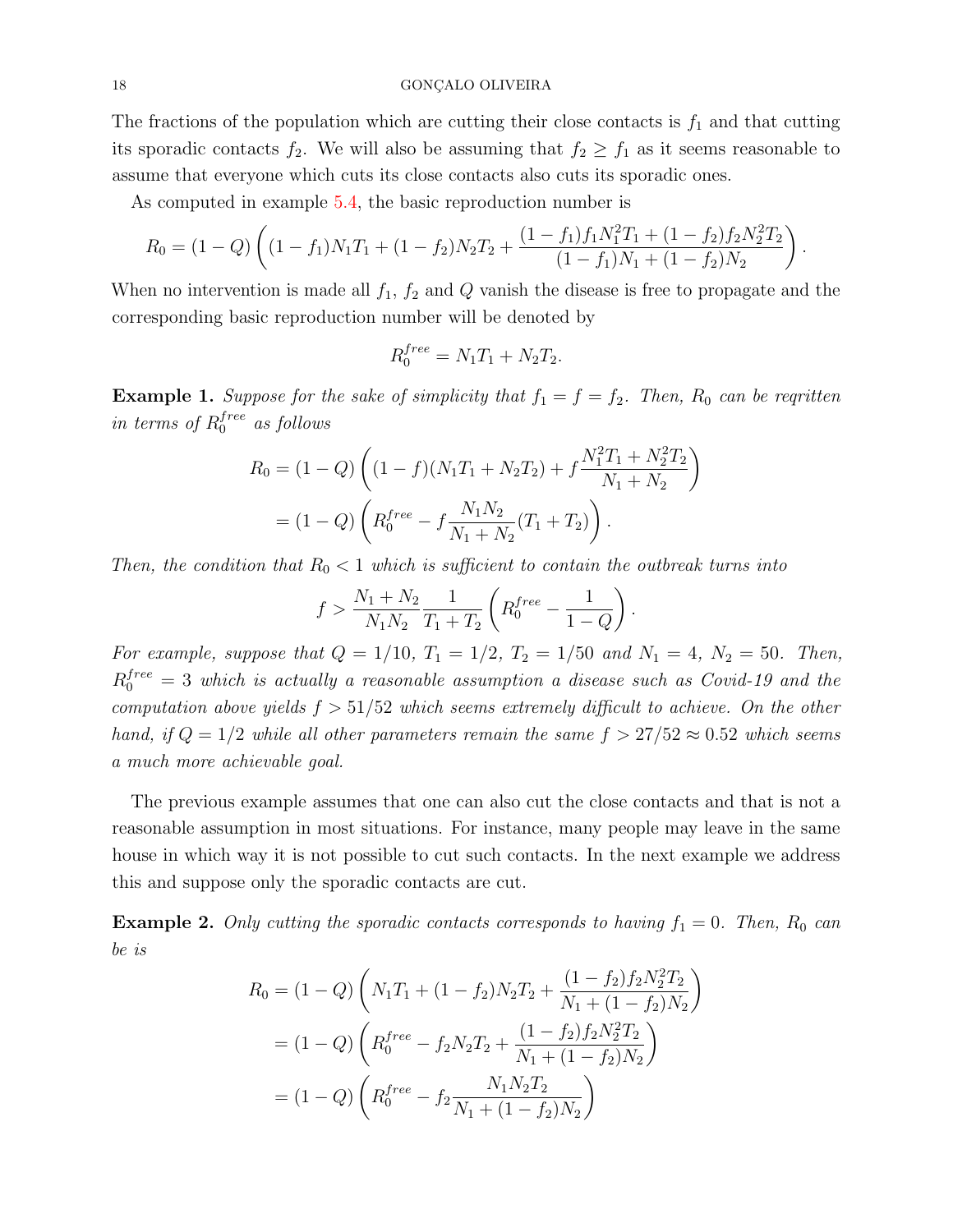<span id="page-18-0"></span>and the condition that  $R_0 < 1$  becomes

$$
f_2 > \frac{N_1 + N_2}{N_2} \frac{R_0^{free} - \frac{1}{1 - Q}}{R_0^{free} - \frac{1}{1 - Q} + N_1 T_2}.
$$

We shall now use the same numerical values as in the previous example,  $T_1 = 1/2$ ,  $T_2 = 1/50$ and  $N_1 = 4$ ,  $N_2 = 50$ . Then, we find from the previous computation that  $f_2 > 1$  for any value of  $Q \leq 1/2$ . Hence, there is no way of surely containing the disease simply from cutting out the sporadic contacts and not increasing  $Q$  above  $1/2$ . Suppose then the borderline case when  $Q = 1/2$  and consider the setting where also  $f_2 = 1/2$  of the population is capable of cutting their sporadic contacts. Then, we have

$$
Z(x) = \frac{1}{2} + \frac{1}{4}e^{-2(1-x)} + \frac{1}{4}e^{-2502(1-x)}
$$
  

$$
\tilde{Z}(x) = \frac{1}{2} + \frac{1}{29}e^{-2(1-x)} + \frac{27}{58}e^{-2502(1-x)},
$$

from which we find

 $\mathbf{P}_{\infty} \approx 0.531$ , and  $\mathbf{P} \approx 0.594$ ,

i.e. the probability of an epidemic forming, which is given by  $1 - P$ , is approximately 0.406.

7.2. Some country based analysis. We shall now due some country based analysis using the household composition from the United Nations database [\[UN\]](#page-22-7). This analysis is motivated by the current pandemic of Coronavirus. However, given the existence of insufficient knowledge to estimate the  $T_i$  and the rude data from the beginning of the outbreak, this section should be regarded as within the realm of academic exercise. We shall use a simple model with two trees  $\mathcal{T}_1$  and  $\mathcal{T}_2$  with the first modeling the close interactions and given by the household composition of the respective country with the degree distribution being encoded in a generating function  $G_1(x_1)$  which is then a polynomial. The second tree is intended to model the sporadic interactions in public gatherings. Assuming these to occur as a constant rate, the most suitable degree distribution is the Poisson of some intensity, say  $N_2$ , so that  $G_2(x_2) = e^{-N_2(1-x_2)}$ . Having this in mind, we shall use the model of sections [5.2](#page-12-1) and [5.3](#page-13-0) above. In all cases we shall consider, we have from those examples

$$
G_1(x_1) = p_0 + p_1 x + \ldots + p_5 x_1^5
$$
, and  $G_2(x_2) = f + (1 - f)e^{-N_2(1 - x_2)}$ ,

so that writing  $N_1 = G_1'(1)$ 

$$
Z(x) = Q + (1 - Q)G_1(1 - T_1(1 - x)) \left( f + (1 - f)e^{-N_2T_2(1 - x)} \right)
$$
  

$$
\tilde{Z}(x) = Q + (1 - Q)\frac{G_1'(1 - T_1(1 - x)) \left( f + (1 - f)e^{-N_2T_2(1 - x)} \right) + N_2G_1(1 - T_1(1 - x))e^{-N_2T_2(1 - x)}}
$$
  

$$
N_1 + N_2
$$

,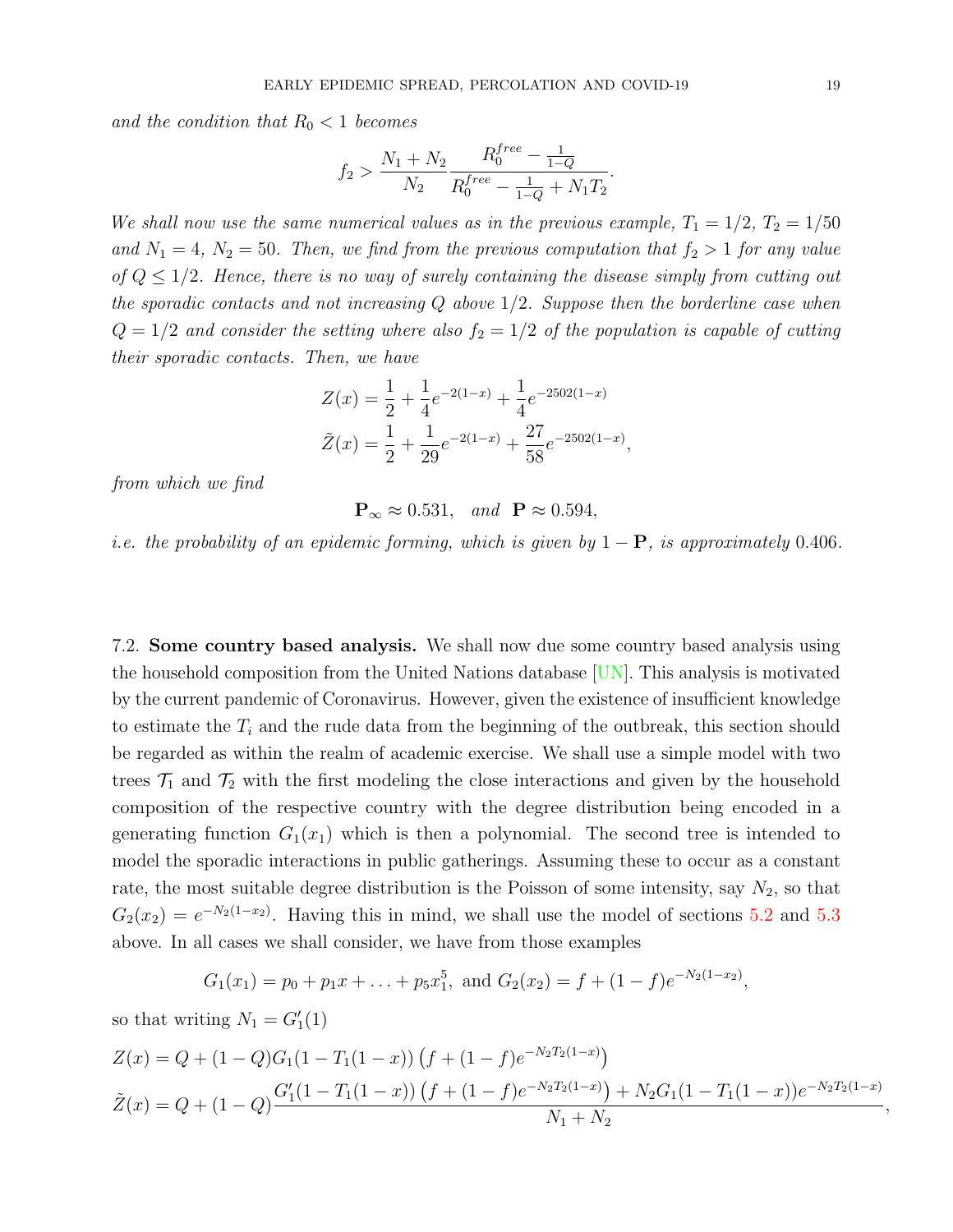### <span id="page-19-0"></span>20 GONÇALO OLIVEIRA

and

$$
R_0 = Q + (1 - Q)fT_1 \frac{G_1''(1)}{N_1 + N_2} + (1 - Q)(1 - f) \left( T_1 \frac{G_1''(1) + N_1 N_2}{N_1 + N_2} + N_2 T_2 \frac{N_1 + N_2}{N_1 + N_2} \right).
$$

7.2.1. Germany. We start with the case of Germany, which according to the United Nations database  $\overline{UN}$  has a household distribution in which 40% of the population live alone, 47% with one or two other individuals, 13% with three or four other and 1% with more than five other. The reader may note that we have not stated what is the exact percentage that live with only one or two other individuals. This is because such data is hard to locate for a large number of countries and we believe it will make little different in the qualitative, but also quantitative errors such as estimating the transmission probabilities  $T_1$  and  $T_2$ . Indeed, there are more serious issues contributing to quantitative deviations. Thus, we will assume that half of the corresponding 47% live with one other individual and the other half with two other ones. Similar remarks hold for the 13% of the population that lives with three or four other individuals.

Remark 7. Of course, if all households remain isolated there is no way for the disease to spread from one household to another. However, we know this is not a realistic situation as in general there are close family ties connecting individuals in living in different houses. Given the difficulty in quantifying this we shall simply use the household composition to model the degree distribution of the tree  $\mathcal{T}_1$ .

Based on the data mentioned above we shall assume that

$$
G_1(x_1) = 0.4 + 0.235x_1 + 0.235x_1^2 + 0.065x_1^3 + 0.065x_1^4 + 0.01x_1^5.
$$

As for the transmission rates, we will set  $T_1 = 2/3$ , i.e. the probability of infecting a close family member is 2/3. In a similar way, we shall assume that the probability of infecting one of the sporadic contacts is  $T_2 = 1/50$  and the average number of sporadic contacts is  $N_2 = 100$ . This includes everyone that an infected person stays next to in public transport, markets, restaurants, work and other common areas. Of course, these numbers are debatable and we have chosen these simply to illustrate the theory. Using them, and assuming that both  $Q = 0$  and  $f = 0$  we compute that  $N_1 = 1.21$  and

$$
R_0 \approx 2.81.
$$

Then, iterating  $\tilde{Z}(\mathbf{P}_n)$  six times the sequence appears to stabilize around  $\mathbf{P}_{\infty} \approx 0.0852$  which gives

$$
\mathbf{P} \approx Z(\mathbf{P}_{\infty}) \approx 0.0855.
$$

See figure [1](#page-20-0) where the intersection point  $\mathbf{P}_{\infty}$  can be visualized graphically. Hence, according to the model there is a very slight chance, of approximately 8.6% that the outbreak will not lead to an epidemic. Of course, this assumes that no non-pharmaceutical interventions have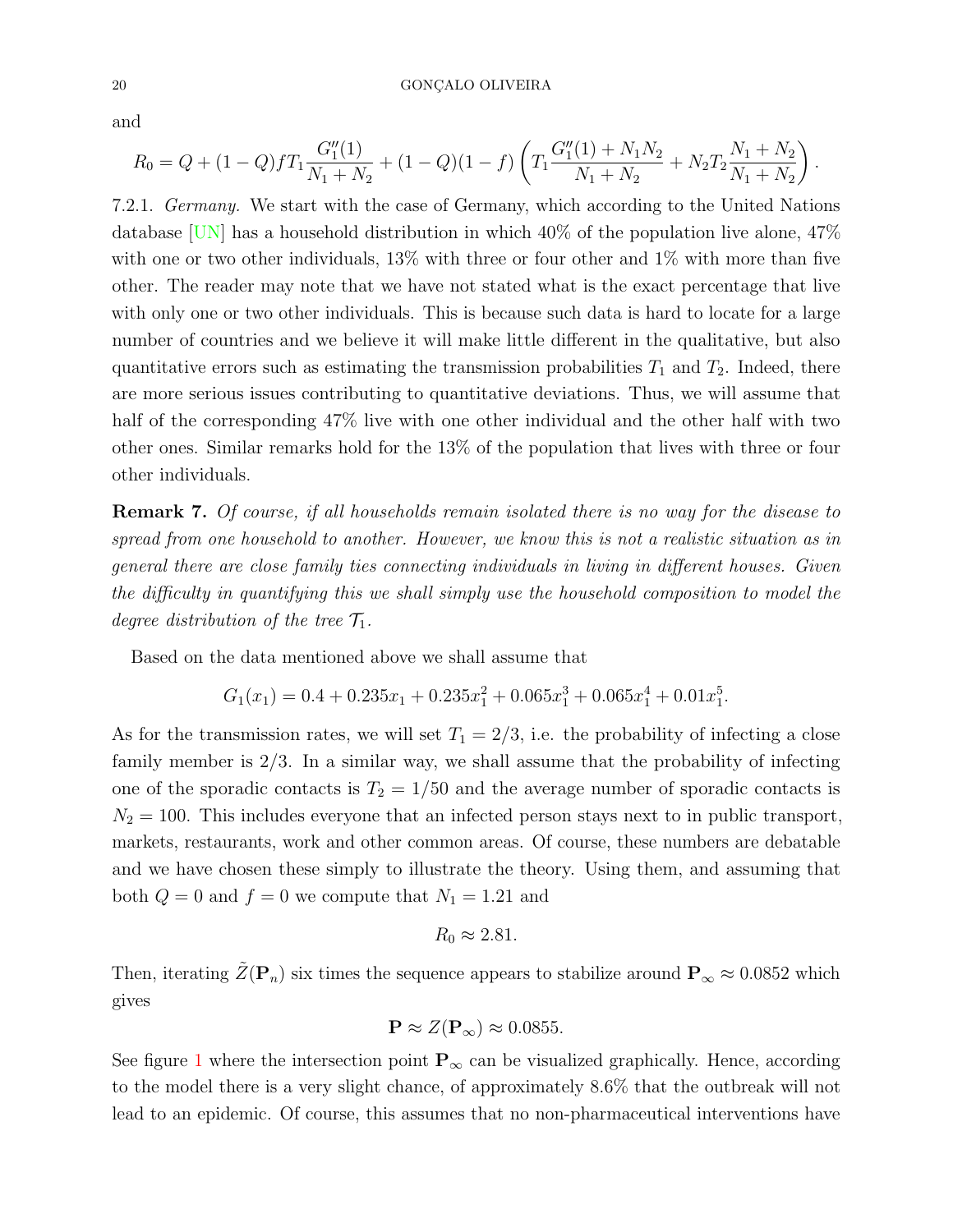<span id="page-20-1"></span>

<span id="page-20-0"></span>FIGURE 1. The function  $\tilde{Z}(x)$  for Germany.

been put in place to control the outbreak. Suppose for instance that strict social distancing outside the household is imposed so that everyone adheres to it, which corresponds to  $f = 1$ . Then, a computation shows that  $R_0 \approx 1.01 > 1$  and so is not yet enough to almost surely guarantee that the outbreak will not lead to an epidemic. Also, getting all the population to cut its sporadic contacts seems very difficult to achieve in practice. A more efficient and easier to achieve strategy seems to be that of identifying and isolating infected individuals and we shall now analyze it. For example, motivated by the case of Covid-19 let us consider a disease for which around 17% or 18% of individuals are asymptomatic. These estimates where obtained for Covid-19 in airport screening and the data from the Diamond Princess cruise ship, see  $[B]$ ,  $[S]$ . However, the validity of extrapolating theze estimates to the remaining population is debatable as other studies seem to have quite disparate estimates for the fraction of asymptomatic carriers, see for instance  $[M]$ . Let us say then, that at least 0.18 of all infected individuals will not be detected, i.e  $Q < 1 - 0.18$ . We choose, for simplicity  $Q = 0.7$  and  $f = 0$  which yields  $R_0 \approx 0.84$  and the outbreak will almost surely be contained. As another example, suppose that  $Q = 0.6$  which is easier to achieve practically, then even with  $f = 0.9$ we have  $R_0 \approx 1.05 > 1$  and so it would be needed  $f > 0.9$  which, again, is very difficult to achieve in practice. The conclusion is that, to contain the spread of the disease, it is much easier and effective to quarantine a sufficient fraction of infected individuals effectively than to simply cut the sporadic contacts of a large fraction of the entire population.

7.2.2. Italy. We shall now consider the Italian case, and based on [\[UN\]](#page-22-7) we shall assume that

$$
G_1(x_1) = 0.31 + 0.235x_1 + 0.235x_1^2 + 0.105x_1^3 + 0.105x_1^4 + 0.1x_1^5
$$

.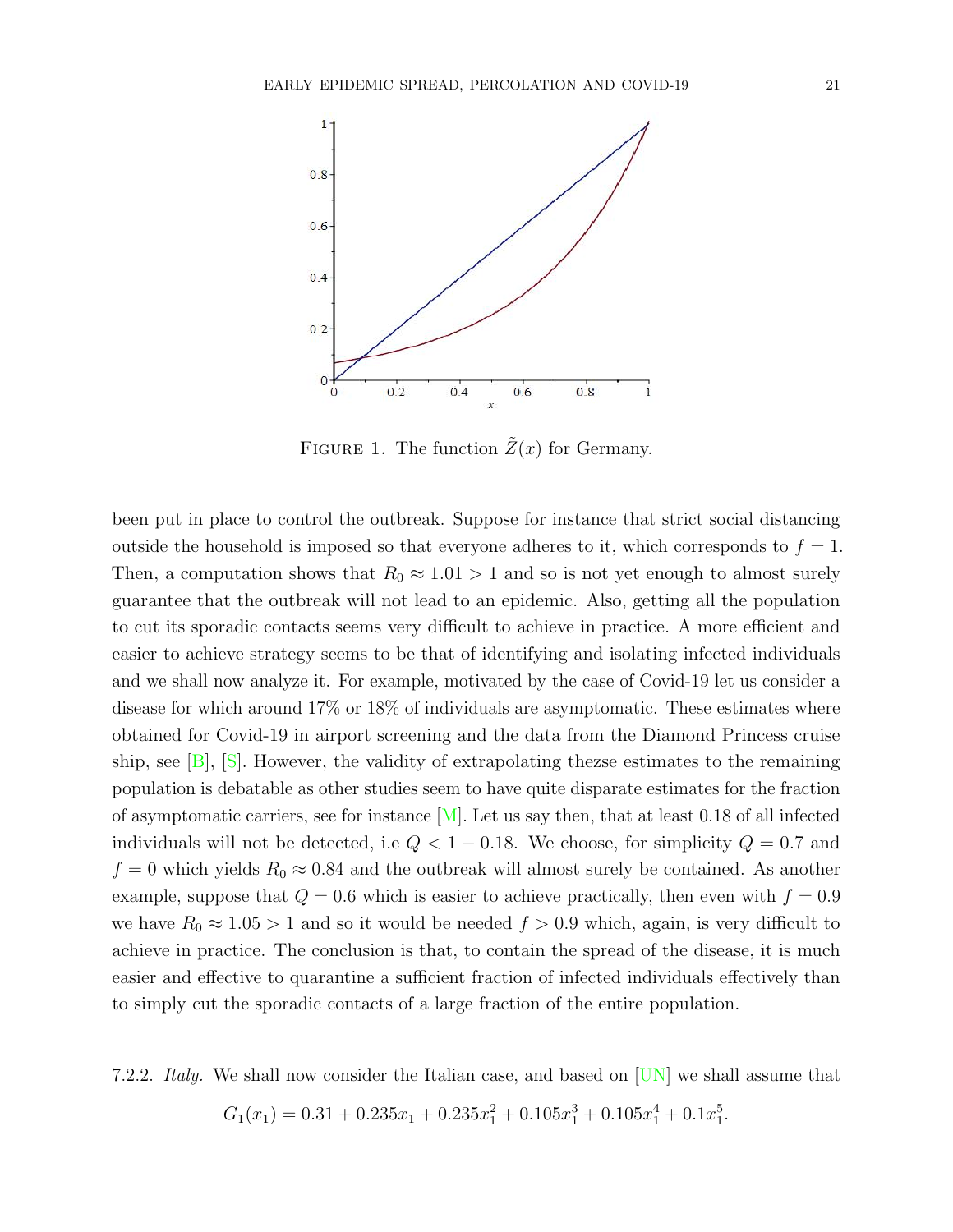<span id="page-21-0"></span>Then, using the same parameters as in the previous example we compute  $R_0 \approx 3$  and  $\mathbf{P}_{\infty} \approx 0.068$  so that

$$
\mathbf{P} \approx Z(\mathbf{P}_{\infty}) \approx 0.068,
$$

i.e. there is chance of 6.8% that an outbreak can be avoided with taking any precautions. Still, as a matter of comparison we find that if  $Q = 0.7$  then  $R_0 \approx 0.9$  which even though below 1 is visibly higher than that of the previous example.

7.2.3. France. For modeling France, we set

$$
G_1(x_1) = 0.35 + 0.235x_1 + 0.235x_1^2 + 0.08x_1^3 + 0.08x_1^4 + 0.2x_1^5.
$$

which with the same parameters of the previous two examples yields  $R_0 \approx 3.09$  and  $\mathbf{P}_{\infty} \approx 0.039$ which gives

$$
\mathbf{P} \approx Z(\mathbf{P}_{\infty}) \approx 0.066,
$$

yielding a probability of 6.6% to avoid an outbreak. When  $Q = 0.7$  we compute  $R_0 \approx 0.92$ which being below 1 is larger than that of the previous two examples.

7.2.4. Portugal. For Portugal, the United Nations database [\[UN\]](#page-22-7) suggests using

$$
G_1(x_1) = 0.19 + 0.28x_1 + 0.28x_1^2 + 0.115x_1^3 + 0.115x_1^4 + 0.2x_1^5.
$$

Again, with the same parameters used in the previous examples we find  $R_0 \approx 3.4$  and  $\mathbf{P}_{\infty} \approx 0.04$ . This gives

$$
\mathbf{P} \approx Z(\mathbf{P}_{\infty}) \approx 0.04,
$$

which yields a probability of 3.9% to avoid an outbreak. In this case, when  $Q = 0.7$  we find  $R_0 \approx 1.019$  which in contrast with the previous examples is already above 1. Thus, by Theorem [3](#page-8-0) the probability  $P$  of avoiding an epidemic is below 1. Nevertheless, a computation shows that  $P \approx 0.984$  which is still quite high.

7.2.5. Spain. In the case of Spain we assume, using the same reference, that

$$
G_1(x_1) = 0.19 + 0.265x_1 + 0.265x_1^2 + 0.13x_1^3 + 0.13x_1^4 + 0.3x_1^5.
$$

Again, with the same parameters used in the previous examples we find  $R_0 \approx 3.44$  and  $\mathbf{P}_{\infty} \approx 0.039$ . This gives

$$
\mathbf{P} \approx Z(\mathbf{P}_{\infty}) \approx 0.039,
$$

which yields a probability of 3.9% to avoid an outbreak. In this case, when  $Q = 0.7$  we find  $R_0 \approx 1.03$  as in the previous example. Indeed, the whole situation is very much parallel as that of the previous example.

7.2.6. Brazil. For Brazil we have

$$
G_1(x_1) = 0.12 + 0.235x_1 + 0.235x_1^2 + 0.16x_1^3 + 0.16x_1^4 + 0.9x_1^5,
$$